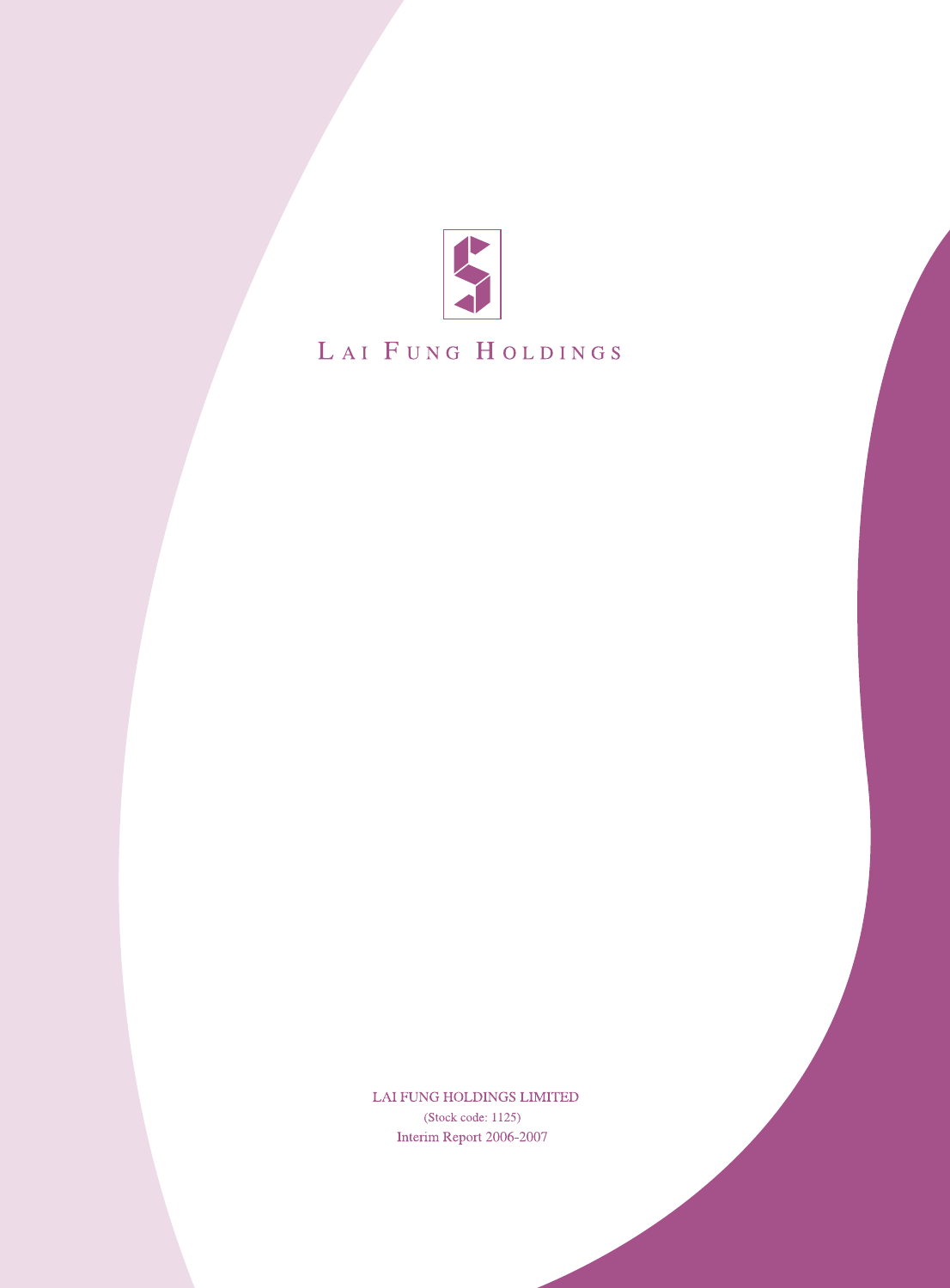## **PLACE OF INCORPORATION**

Cayman Islands

## **BOARD OF DIRECTORS**

Lam Kin Ngok, Peter (Chairman) Lam Kin Ming (Deputy Chairman) Lam Kin Hong, Matthew (Executive Deputy Chairman) Lam Hau Yin, Lester (Chief Executive Officer) U Po Chu Lau Shu Yan, Julius Tam Kin Man, Kraven Lim Ming Yan Lui Chong Chee Wong Yee Sui, Andrew\*\* Lam Bing Kwan\*\* Ku Moon Lun\*\* Lam Kin Ko, Stewart (resigned on 1st September, 2006) Lee Po On (retired on 22nd December, 2006)

\*\*independent non-executive directors

## **COMPANY SECRETARY**

Yeung Kam Hoi

## **QUALIFIED ACCOUNTANT**

Hui Hon Pong

# **Lai Fung Holdings Limited**

11/F Lai Sun Commercial Centre 680 Cheung Sha Wan Road Kowloon, Hong Kong **Tel** (852) 2741 0391 **Fax** (852) 2741 9763 **Website** http://www.laisun.com/laifung **E-mail** info@laifung.com

Stock code on Hong Kong Stock Exchange: 1125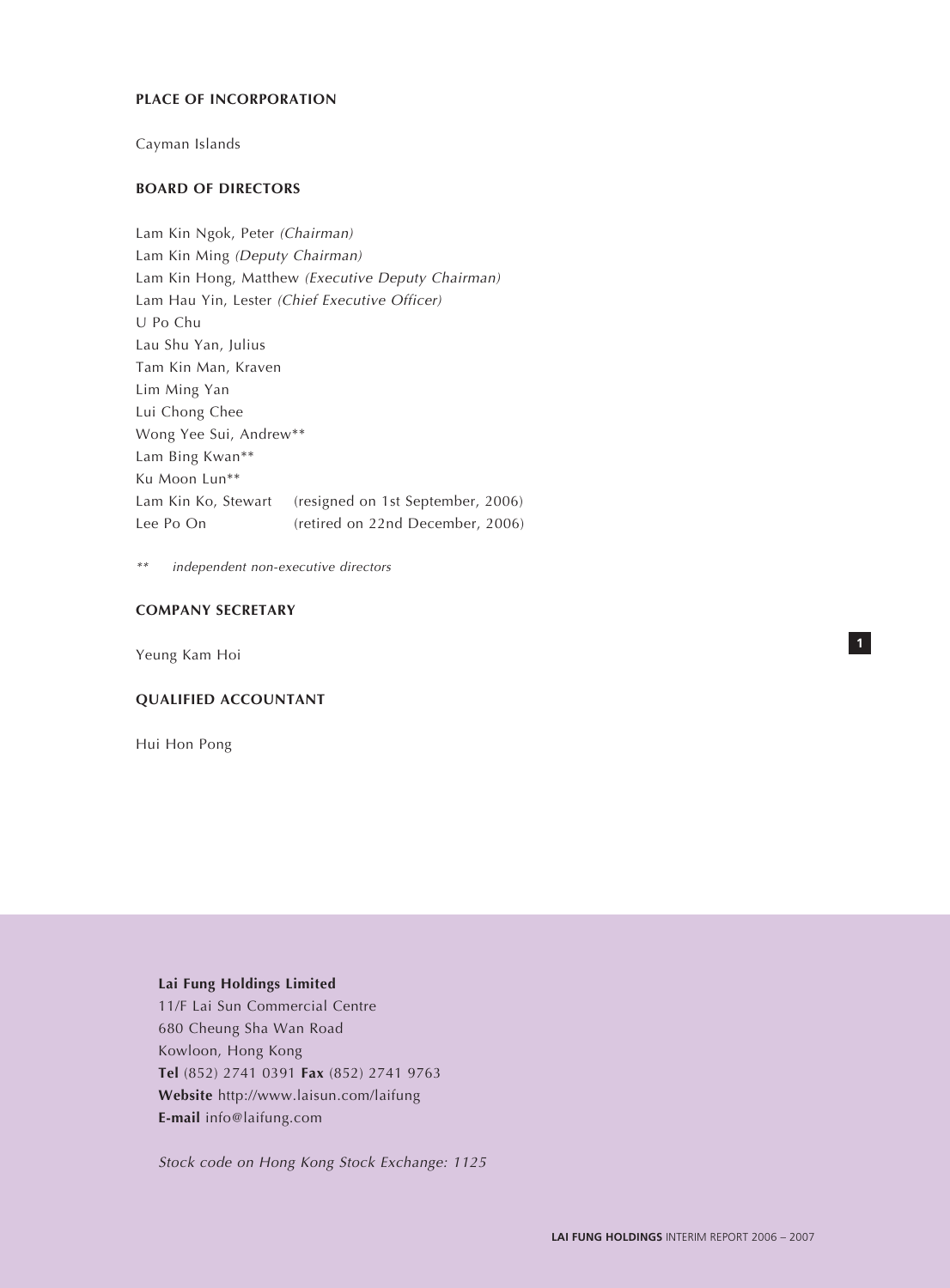## **RESULTS**

The Board of Directors of the Company presents herein the Interim Report together with the unaudited financial statements of the Company and its subsidiaries (the "Group") for the six months ended 31st January, 2007.

## **Condensed Consolidated Income Statement**

For the six months ended 31st January, 2007

|                                          |                            |                 | For the six months ended |  |
|------------------------------------------|----------------------------|-----------------|--------------------------|--|
|                                          |                            |                 | 31st January,            |  |
|                                          |                            | 2007            | 2006<br>(Unaudited)      |  |
|                                          |                            | (Unaudited)     |                          |  |
|                                          | <b>Notes</b>               | <b>HK\$'000</b> | HK\$'000                 |  |
| <b>TURNOVER</b>                          | 4                          | 504,666         | 592,625                  |  |
| Cost of sales                            |                            | (300, 964)      | (367, 814)               |  |
| Gross profit                             |                            | 203,702         | 224,811                  |  |
| Other income and gain                    |                            | 40,637          | 26,442                   |  |
| Selling expenses                         |                            | (7, 424)        | (17, 278)                |  |
| Administrative expenses                  |                            | (60, 987)       | (51, 918)                |  |
| Other operating income/(expense), net    |                            | 3,769           | (8, 237)                 |  |
| Fair value gain on investment properties |                            | 147,641         | 17,463                   |  |
| PROFIT FROM OPERATING ACTIVITIES         | 6                          | 327,338         | 191,283                  |  |
| Finance costs                            | $\sqrt{5}$                 | (37, 190)       | (28, 819)                |  |
| Share of profit of associates            |                            | 3,793           | 3,764                    |  |
| Write-back of provision/(provision)      |                            |                 |                          |  |
| for amounts due from associates          |                            | 11,417          | (1,052)                  |  |
| PROFIT BEFORE TAX                        |                            | 305,358         | 165,176                  |  |
| Tax                                      | 7                          | (88, 148)       | (88, 762)                |  |
| PROFIT FOR THE PERIOD                    |                            | 217,210         | 76,414                   |  |
| <b>ATTRIBUTABLE TO:</b>                  |                            |                 |                          |  |
| Equity holders of the Company            |                            | 203,544         | 69,231                   |  |
| Minority interests                       |                            | 13,666          | 7,183                    |  |
|                                          |                            | 217,210         | 76,414                   |  |
|                                          |                            |                 |                          |  |
| <b>EARNINGS PER SHARE</b><br>Basic       | $\boldsymbol{\mathcal{S}}$ | 2.53 cents      | $1.18$ cents             |  |
| Diluted                                  |                            | N/A             | N/A                      |  |
|                                          |                            |                 |                          |  |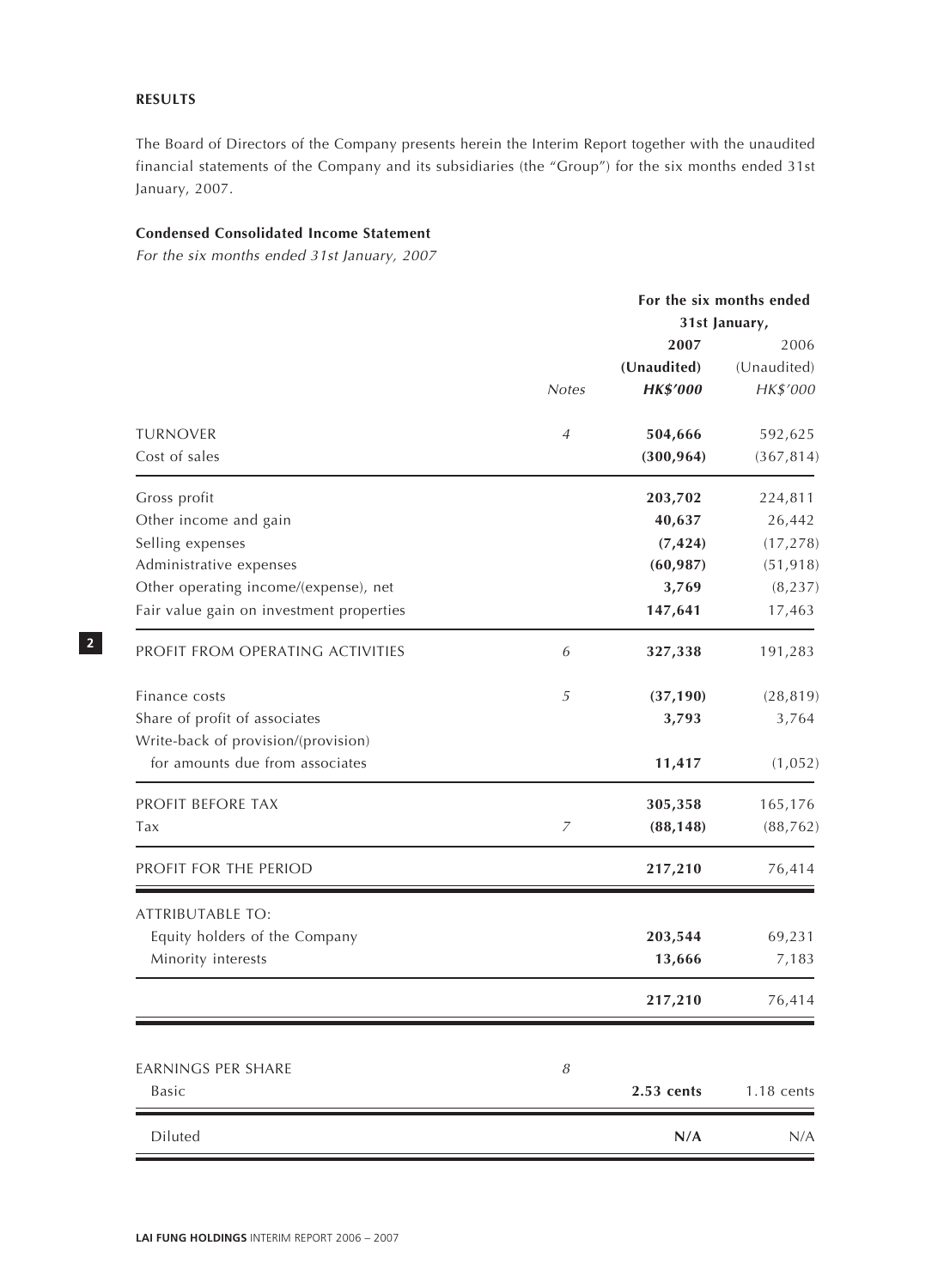# **Condensed Consolidated Balance Sheet**

As at 31st January, 2007

|                                                                                                                                                                                                                                                                    | <b>Notes</b> | 31st January,<br>2007<br>(Unaudited)<br>HK\$′000                                   | 31st July,<br>2006<br>(Audited)<br>HK\$'000                              |
|--------------------------------------------------------------------------------------------------------------------------------------------------------------------------------------------------------------------------------------------------------------------|--------------|------------------------------------------------------------------------------------|--------------------------------------------------------------------------|
| non-current assets<br>Property, plant and equipment<br>Properties under development<br>Investment properties<br>Prepaid land lease payments<br>Goodwill<br>Interests in associates<br>Deposit paid<br>Available-for-sale investments                               |              | 669,884<br>2,331,205<br>3,526,700<br>5,455<br>4,561<br>937,212<br>11,934<br>14,452 | 666,683<br>1,937,211<br>3,189,300<br>5,371<br>4,561<br>770,917<br>13,464 |
| Total non-current assets                                                                                                                                                                                                                                           |              | 7,501,403                                                                          | 6,587,507                                                                |
| <b>CURRENT ASSETS</b><br>Properties under development<br>Completed properties for sale<br>Debtors, deposits and prepayments<br>Tax recoverable<br>Pledged time deposits and bank balances<br>Cash and cash equivalents                                             | 9            | 72,628<br>58,875<br>428,699<br>359,138                                             | 186,243<br>46,672<br>62,133<br>12,312<br>207,738<br>899,125              |
| Total current assets                                                                                                                                                                                                                                               |              | 919,340                                                                            | 1,414,223                                                                |
| CURRENT LIABILITIES<br>Creditors and accruals<br>Deposits received and deferred income<br>Rental deposits received<br>Interest-bearing bank loans, secured<br>Tax payable                                                                                          | 10           | 521,643<br>16,575<br>19,339<br>769,679<br>78,334                                   | 405,006<br>317,161<br>13,858<br>89,723<br>55,590                         |
| Total current liabilities                                                                                                                                                                                                                                          |              | 1,405,570                                                                          | 881,338                                                                  |
| NET CURRENT ASSETS/(LIABILITIES)                                                                                                                                                                                                                                   |              | (486, 230)                                                                         | 532,885                                                                  |
| TOTAL ASSETS LESS CURRENT LIABILITIES                                                                                                                                                                                                                              |              | 7,015,173                                                                          | 7,120,392                                                                |
| NON-CURRENT LIABILITIES<br>Long term rental deposits received<br>Interest-bearing bank loans, secured<br>Promissory note<br>Advances from a substantial shareholder<br>Deferred tax liabilities                                                                    |              | 17,928<br>151,648<br>167,000<br>46,919<br>711,631                                  | 21,931<br>753,859<br>167,000<br>45,542<br>627,752                        |
| Total non-current liabilities                                                                                                                                                                                                                                      |              | 1,095,126                                                                          | 1,616,084                                                                |
|                                                                                                                                                                                                                                                                    |              | 5,920,047                                                                          | 5,504,308                                                                |
| EQUITY<br>Equity attributable to equity holders of the Company:<br>Issued capital<br>Share premium account<br>Investment revaluation reserve<br>Share option reserve<br>Exchange fluctuation reserve<br>Capital reserve<br>Retained earnings<br>Proposed dividends |              | 804,796<br>3,876,668<br>(468)<br>755<br>284,343<br>(457)<br>616,709                | 804,796<br>3,876,668<br>(1,456)<br>145,071<br>(457)<br>413,165<br>8,048  |
| Minority interests                                                                                                                                                                                                                                                 |              | 5,582,346<br>337,701                                                               | 5,245,835<br>258,473                                                     |
|                                                                                                                                                                                                                                                                    |              | 5,920,047                                                                          | 5,504,308                                                                |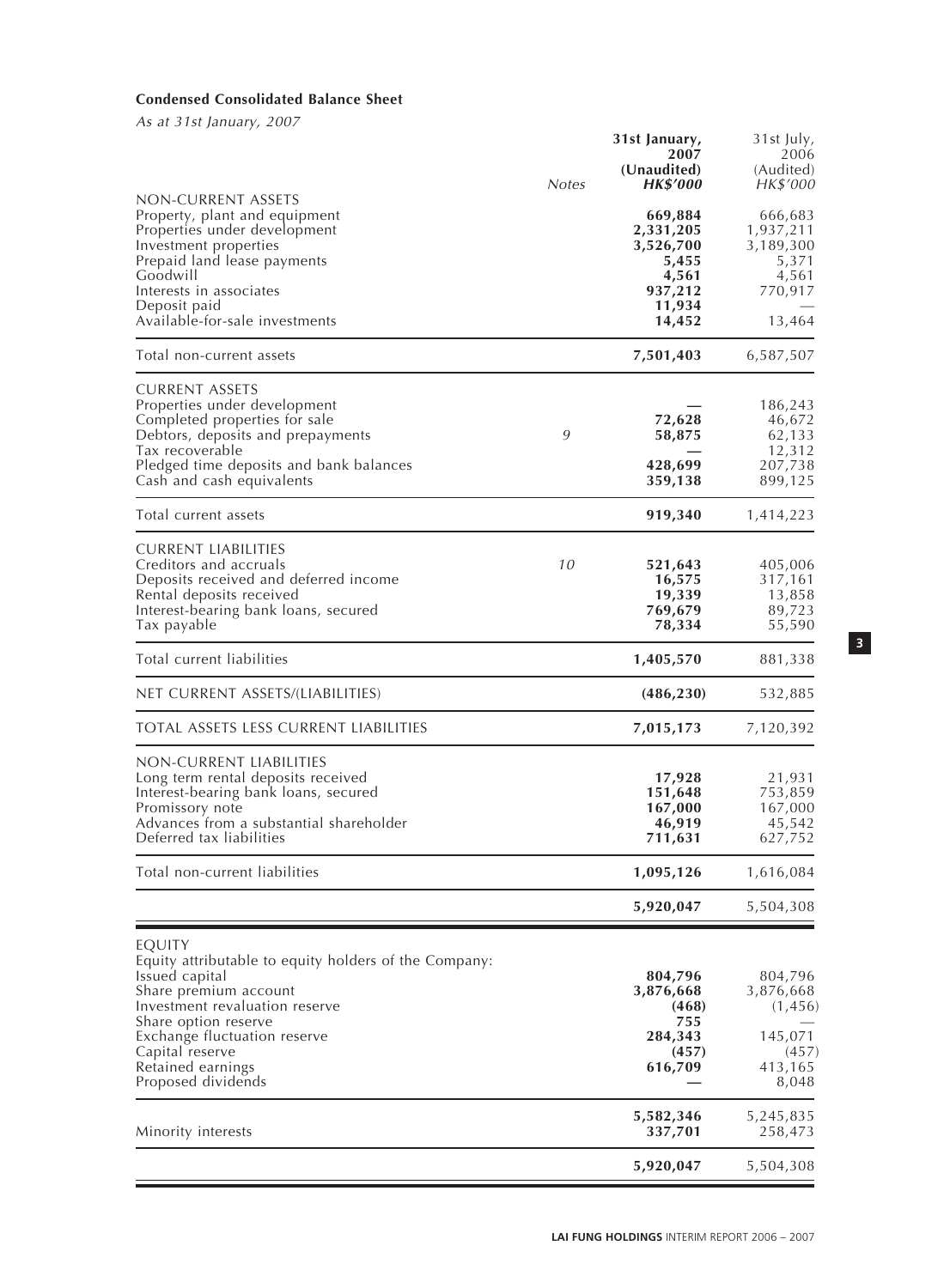# **Condensed Consolidated Statement Of Changes In Equity**

For the six months ended 31st January, 2007

|                                                                                                                                                                    |      |                                              |                                                        |                                                                 |                                                       |                                                               | Attributable to equity holders of the Company |                                                 |                                                  |                                      |                                                  |                                     |
|--------------------------------------------------------------------------------------------------------------------------------------------------------------------|------|----------------------------------------------|--------------------------------------------------------|-----------------------------------------------------------------|-------------------------------------------------------|---------------------------------------------------------------|-----------------------------------------------|-------------------------------------------------|--------------------------------------------------|--------------------------------------|--------------------------------------------------|-------------------------------------|
|                                                                                                                                                                    | Note | Issued<br>capital<br>(Unaudited)<br>HK\$'000 | Share<br>premium<br>account<br>(Unaudited)<br>HK\$'000 | Investment<br>revaluation<br>reserve<br>(Unaudited)<br>HK\$'000 | Share<br>option<br>reserve<br>(Unaudited)<br>HK\$'000 | Exchange<br>fluctuation<br>reserve<br>(Unaudited)<br>HK\$'000 | Capital<br>reserve<br>(Unaudited)<br>HK\$'000 | Retained<br>earnings<br>(Unaudited)<br>HK\$'000 | Proposed<br>dividends<br>(Unaudited)<br>HK\$'000 | Sub-total<br>(Unaudited)<br>HK\$'000 | Minority<br>interests<br>(Unaudited)<br>HK\$'000 | Total<br>(Unaudited)<br>HK\$'000    |
| At 1st August, 2006                                                                                                                                                |      | 804,796                                      | 3,876,668                                              | (1,456)                                                         |                                                       | 145,071                                                       | (457)                                         | 413,165                                         | 8,048                                            | 5,245,835                            | 258,473                                          | 5,504,308                           |
| Change in fair value of<br>available-for-sale<br>investments<br>Exchange realignments:<br>Subsidiaries<br>Associates                                               |      |                                              |                                                        | 988                                                             |                                                       | 128,965<br>10,307                                             |                                               |                                                 |                                                  | 988<br>128,965<br>10,307             | 8,305<br>$\overline{\phantom{0}}$                | 988<br>137,270<br>10,307            |
| Total income and expense<br>recognised directly<br>in equity<br>Profit for the period                                                                              |      |                                              |                                                        | 988<br>$\overline{\phantom{0}}$                                 |                                                       | 139,272                                                       |                                               | 203,544                                         |                                                  | 140,260<br>203,544                   | 8,305<br>13,666                                  | 148,565<br>217,210                  |
| Total recognised<br>income and expense<br>for the period<br>Acquisition of subsidiaries<br>Equity-settled share<br>option arrangements<br>Final dividend 2006 paid | 11   |                                              |                                                        | 988<br>$\overline{\phantom{0}}$                                 | 755                                                   | 139,272                                                       |                                               | 203,544                                         | $\overline{\phantom{0}}$<br>(8,048)              | 343,804<br>755<br>(8,048)            | 21,971<br>57,257<br>L.                           | 365,775<br>57,257<br>755<br>(8,048) |
| At 31st January, 2007                                                                                                                                              |      | 804,796                                      | 3,876,668                                              | (468)                                                           | 755                                                   | 284,343                                                       | (457)                                         | 616,709                                         | -                                                | 5,582,346                            | 337,701                                          | 5,920,047                           |
| At 1st August, 2005                                                                                                                                                |      | 587,296                                      | 3,224,676                                              |                                                                 |                                                       | 82,618                                                        | (457)                                         | 288,468                                         |                                                  | 4,182,601                            | 219,162                                          | 4,401,763                           |
| Exchange realignments<br>and total income and<br>expense recognised<br>directly in equity:<br>Subsidiaries<br>Associates                                           |      |                                              |                                                        |                                                                 |                                                       | 10,252<br>600                                                 |                                               |                                                 |                                                  | 10,252<br>600                        | 728<br>L.                                        | 10,980<br>600                       |
| Profit for the period                                                                                                                                              |      |                                              |                                                        |                                                                 |                                                       | 10,852                                                        |                                               | 69,231                                          |                                                  | 10,852<br>69,231                     | 728<br>7,183                                     | 11,580<br>76,414                    |
| Total recognised<br>income and expense<br>for the period                                                                                                           |      |                                              |                                                        |                                                                 |                                                       | 10,852                                                        |                                               | 69,231                                          |                                                  | 80,083                               | 7,911                                            | 87,994                              |
| At 31st January, 2006                                                                                                                                              |      | 587,296                                      | 3,224,676                                              |                                                                 |                                                       | 93,470                                                        | (457)                                         | 357,699                                         |                                                  | 4,262,684                            | 227,073                                          | 4,489,757                           |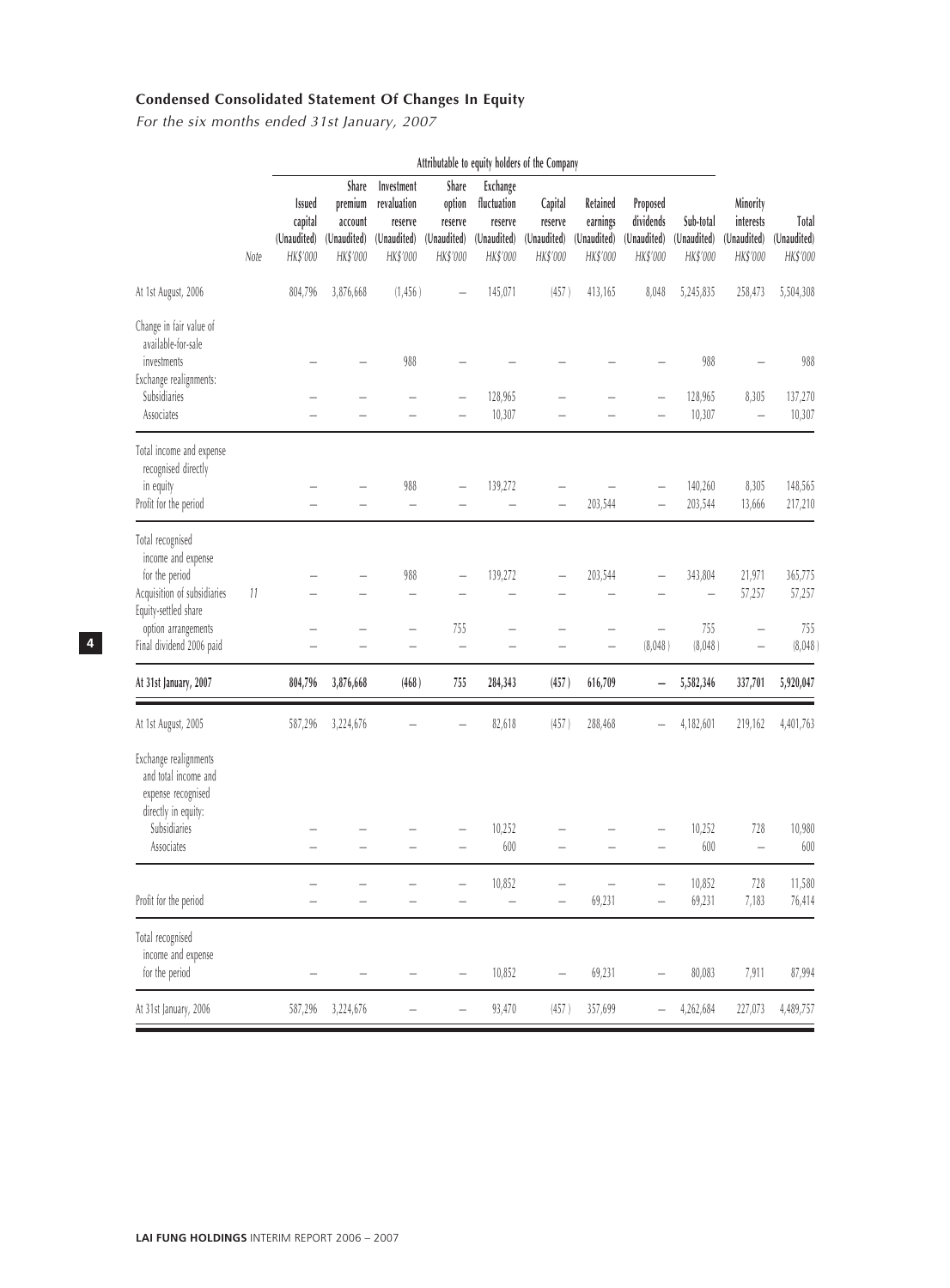# **Condensed Consolidated Cash Flow Statement**

For the six months ended 31st January, 2007

|                                                          |                 | For the six months ended |
|----------------------------------------------------------|-----------------|--------------------------|
|                                                          |                 | 31st January,            |
|                                                          | 2007            | 2006                     |
|                                                          | (Unaudited)     | (Unaudited)              |
|                                                          | <b>HK\$'000</b> | HK\$'000                 |
| NET CASH INFLOW FROM OPERATING ACTIVITIES                | 144,303         | 19,346                   |
| NET CASH OUTFLOW FROM INVESTING ACTIVITIES               | (688, 122)      | (235, 380)               |
| NET CASH INFLOW/(OUTFLOW)                                |                 |                          |
| <b>FROM FINANCING ACTIVITIES</b>                         | 2,480           | (41, 160)                |
| NET DECREASE IN CASH AND CASH EQUIVALENTS                | (541, 339)      | (257, 194)               |
| Cash and cash equivalents at beginning of period         | 899,125         | 492,520                  |
| Effect of foreign exchange rate changes, net             | 1,352           | (5, 444)                 |
| CASH AND CASH EQUIVALENTS AT END OF PERIOD               | 359,138         | 229,882                  |
| ANALYSIS OF BALANCES OF CASH AND                         |                 |                          |
| CASH EQUIVALENTS                                         |                 |                          |
| Cash and bank balances                                   | 176,997         | 90,556                   |
| Non-pledged time deposits with original maturity of less |                 |                          |
| than three months when acquired                          | 182,141         | 139,326                  |
|                                                          | 359,138         | 229,882                  |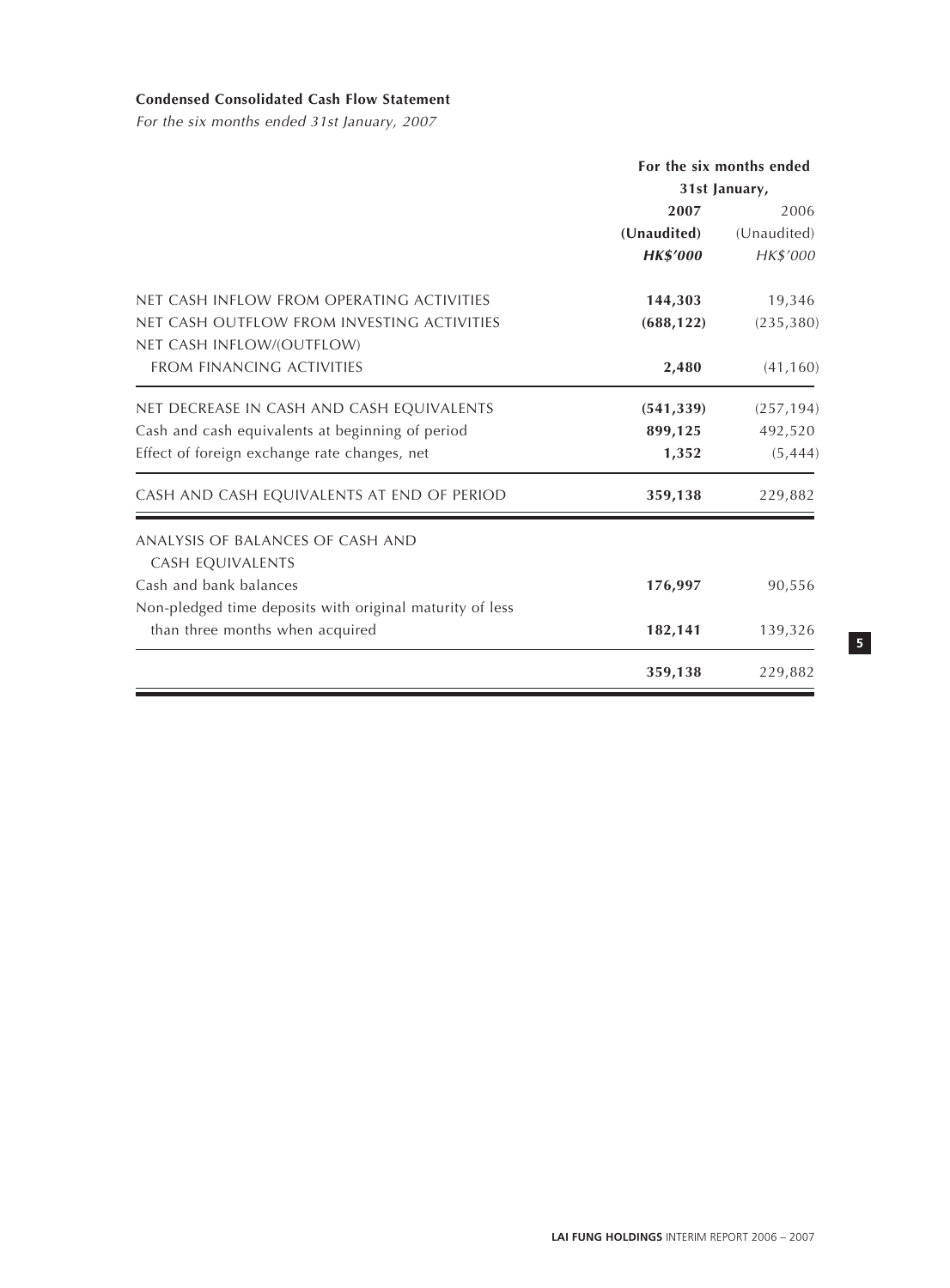#### **NOTES TO CONDENSED CONSOLIDATED FINANCIAL STATEMENTS**

As at 31st January, 2007

#### **1. ACCOUNTING POLICIES**

The unaudited condensed consolidated interim financial statements of Lai Fung Holdings Limited (the "Company") and its subsidiaries (collectively, the "Group") for the six months ended 31st January, 2007 have been prepared under the historical cost convention except for investment properties and available-forsale investments which have been measured at fair value, and have been prepared in accordance with the applicable disclosure requirements of Appendix 16 to the Rules Governing the Listing of Securities on The Stock Exchange of Hong Kong Limited (the "Listing Rules") and Hong Kong Accounting Standard ("HKAS") 34 "Interim Financial Reporting" issued by the Hong Kong Institute of Certified Public Accountants (the "HKICPA").

The accounting policies and basis of preparation adopted in the preparation of these interim financial statements are consistent with those used in the audited financial statements of the Group for the year ended 31st July, 2006. The impact on the adoption of the new and revised Hong Kong Financial Reporting Standards ("HKFRSs", which also include HKASs and Interpretations) is disclosed in note 3.1.

#### **2. BASIS OF PRESENTATION**

As at 31st January, 2007, the Group had net current liabilities of HK\$486,230,000 and reported a net decrease in cash and cash equivalents of HK\$541,339,000 for the six months then ended. The Group's current liabilities as at 31st January, 2007 included its interest-bearing bank loans of HK\$769,679,000 that are repayable within twelve months from the balance sheet date. HK\$616,948,000 of such bank loans which are secured by the Group's properties at Hong Kong Plaza, Shanghai, will mature and be repayable in lump sum at end of 2007. The Group has started discussions with the relevant bank for refinancing of such loans and the relevant bank has expressed its intention to provide refinancing of the outstanding loans. The directors of the Company are confident that the Group will be able to meet its financial obligations as and when they fall due in the foreseeable future and be able to operate as a going concern. Accordingly, the directors are satisfied that it is appropriate to prepare the Group's condensed consolidated interim financial statements on a going concern basis.

Had the going concern basis not been used, adjustments would have to be made to restate the value of the Group's assets to their recoverable amounts, to provide for any further liabilities which might arise, and to reclassify the non-current assets and liabilities as current. The effects of these potential adjustments have not been reflected in the condensed consolidated interim financial statements of the Group.

#### **3. CHANGES IN ACCOUNTING POLICIES**

#### **3.1 Impact of new and revised HKFRSs**

The HKICPA has issued a number of new and revised HKFRSs, which are generally effective for accounting periods beginning on or after 1st January, 2006. The Group has adopted the following revised HKFRSs which are pertinent to its operations and relevant to these unaudited condensed consolidated interim financial statements:

| HKAS 21 Amendment            | Net Investment in a Foreign Operation               |
|------------------------------|-----------------------------------------------------|
| HKAS 39 & HKFRS 4 Amendments | Financial Guarantee Contracts                       |
| $HK(IFRIC)$ -Int 4           | Determining whether an Arrangement contains a Lease |
| $HK(IFRIC)$ -Int 8           | Scope of HKFRS 2                                    |

The adoption of these amendments and interpretations has had no material impact on the accounting policies of the Group and the methods of computation in the Group's unaudited condensed consolidated interim financial statements.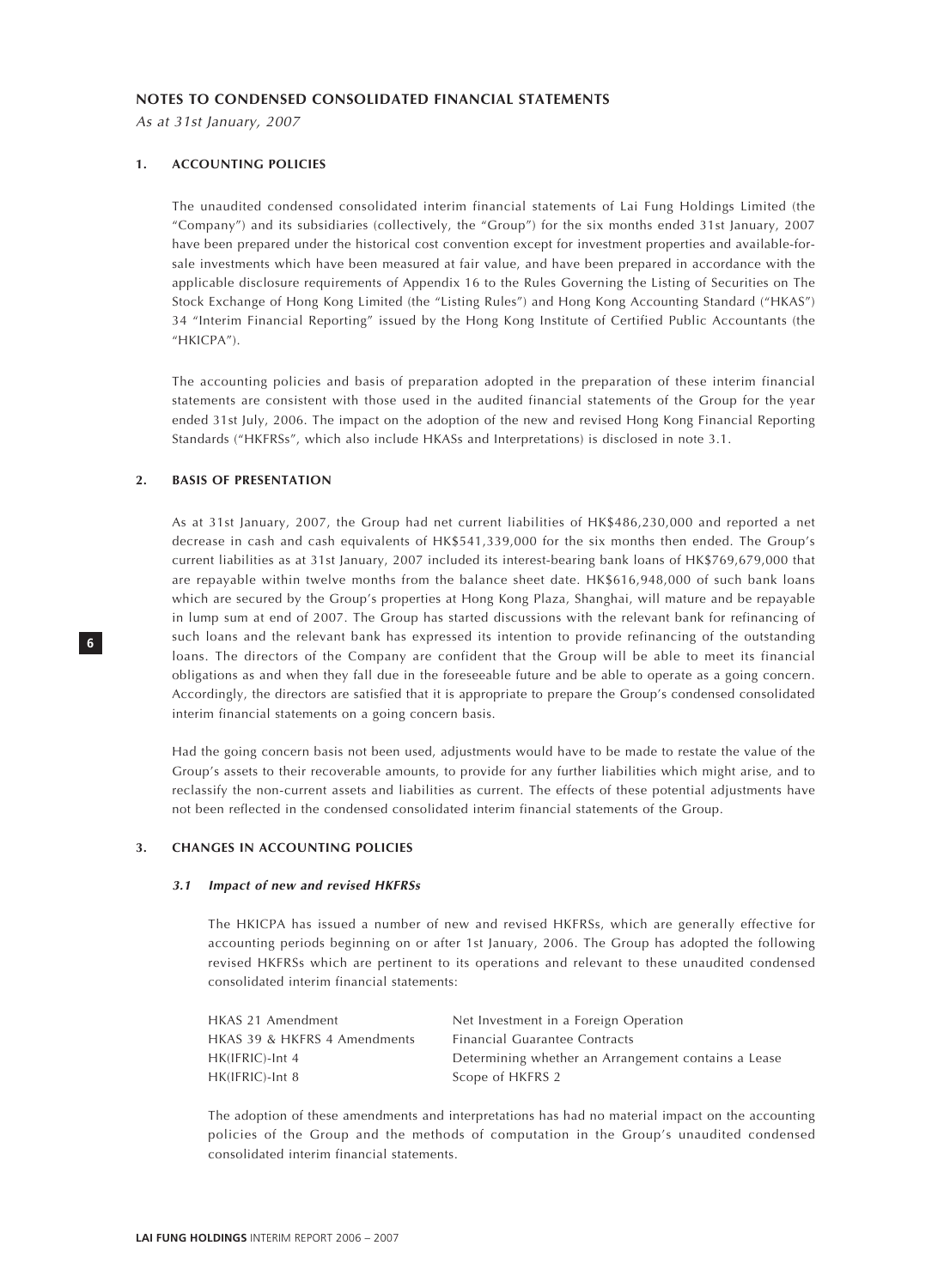#### **3. CHANGES IN ACCOUNTING POLICIES (Continued)**

#### **3.2 Impact of issued but not yet effective HKFRSs**

The Group has not applied the following new and revised HKFRSs, that have been issued but are not yet effective, in these unaudited condensed consolidated interim financial statements:

| HKAS 1 Amendment | Capital Disclosures                             |
|------------------|-------------------------------------------------|
|                  |                                                 |
| <b>HKFRS 7</b>   | Financial Instruments: Disclosures              |
| HKFRS 8          | <b>Operating Segments</b>                       |
| HK(IFRIC)-Int 10 | Interim Financial Reporting and Impairment      |
| HK(IFRIC)-Int 11 | HKFRS 2 – Group and Treasury Share Transactions |
| HK(IFRIC)-Int 12 | Service Concession Arrangements                 |

HKAS 1 Amendment shall be applied for annual periods beginning on or after 1st January, 2007. The revised standard will affect the disclosures about qualitative information about the Group's objective, policies and processes for managing capital; quantitative data about what the Company regards as capital; and compliance with any capital requirements and the consequences of any non-compliance.

HKFRS 7 shall be applied for annual periods beginning on or after 1st January, 2007. The standard requires disclosures that enable users of the financial statements to evaluate the significance of the Group's financial instruments and the nature and extent of risks arising from those financial instruments and also incorporates many of the disclosure requirements of HKAS 32.

HKFRS 8 shall be applied for annual periods beginning on or after 1st January, 2009. The standard requires the disclosure of information about the operating segments of the Group, the products and services provided by the segments, the geographical areas in which the Group operates, and revenues from the Group's major customers. This standard will supersede HKAS 14 "Segment Reporting".

HKFRS 8, HK(IFRIC)-Int 10, HK(IFRIC)-Int 11 and HK(IFRIC)-Int 12 shall be applied for annual periods beginning on or after 1st January, 2009, 1st November, 2006, 1st March, 2007 and 1st January, 2008 respectively.

The Group is in the process of making an assessment of the impact of these new and revised HKFRSs upon initial application. So far, it has concluded that while the adoption of the HKAS 1 Amendment and HKFRS 7 may result in new or amended disclosures, these new and revised HKFRSs are unlikely to have a significant impact on the Group's results of operations and financial position.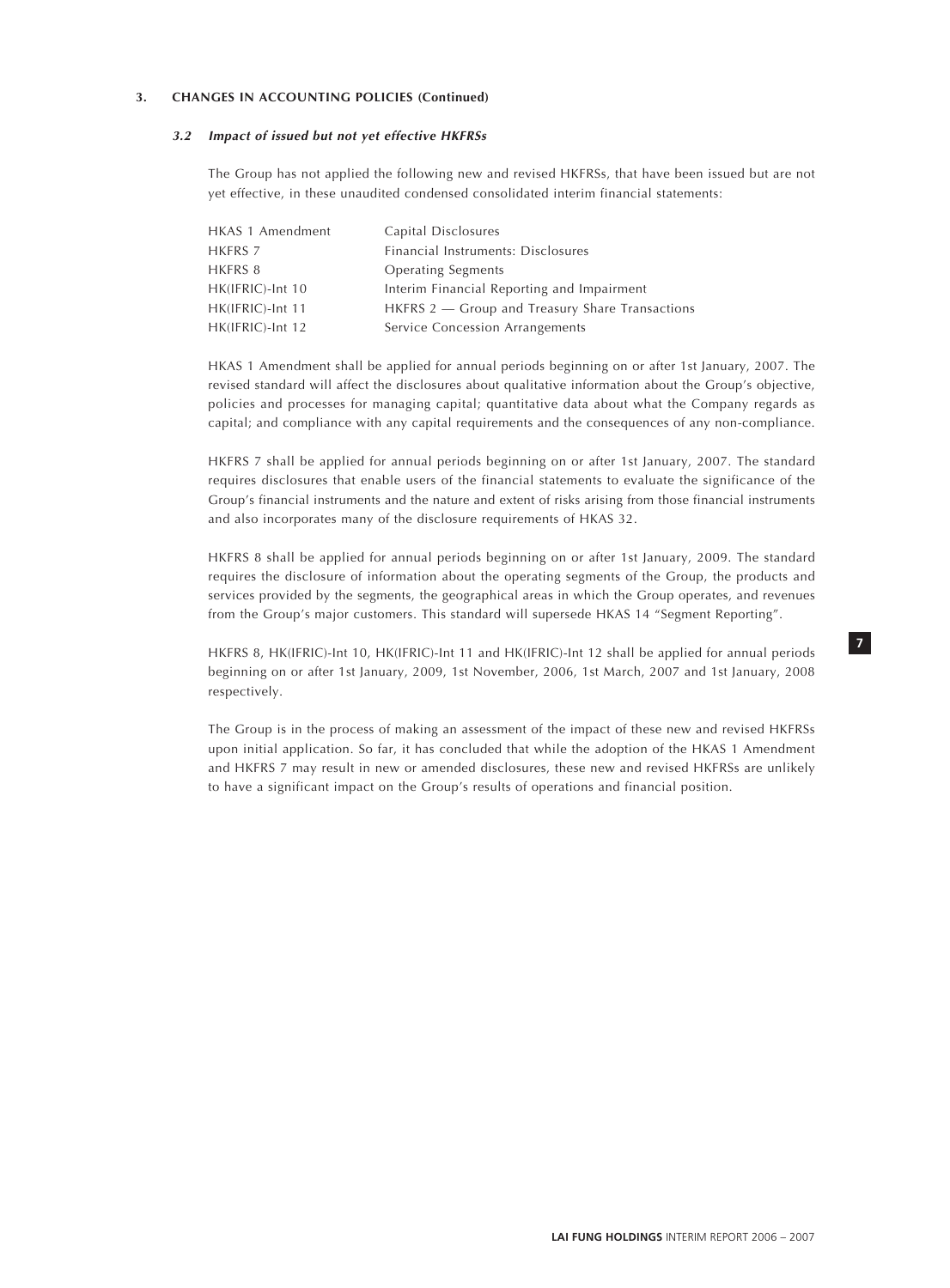## **4. SEGMENT REVENUE AND RESULTS**

Segment information is presented by way of the Group's primary segment reporting format, by business segment.

No further geographical segment information is presented as over 90% of the Group's revenue is derived from customers based in Mainland China.

The following table presents revenue and profit for the Group's business segments for the six months ended 31st January, 2007 and 2006.

#### **Group**

|                                                           |                 | Property development     |                 | <b>Property investment</b> | Total                    |             |  |
|-----------------------------------------------------------|-----------------|--------------------------|-----------------|----------------------------|--------------------------|-------------|--|
|                                                           |                 | For the six months ended |                 | For the six months ended   | For the six months ended |             |  |
|                                                           |                 | 31st January,            |                 | 31st January,              | 31st January,            |             |  |
|                                                           | 2007            | 2006                     | 2007            | 2006                       | 2007                     | 2006        |  |
|                                                           | (Unaudited)     | (Unaudited)              | (Unaudited)     | (Unaudited)                | (Unaudited)              | (Unaudited) |  |
|                                                           | <b>HK\$'000</b> | HK\$'000                 | <b>HK\$'000</b> | HK\$'000                   | <b>HK\$'000</b>          | HK\$'000    |  |
| Segment revenue:                                          |                 |                          |                 |                            |                          |             |  |
| Sales to external customers                               | 393,041         | 497,656                  | 111,625         | 94,969                     | 504,666                  | 592,625     |  |
| Other revenue                                             | 942             | 1,133                    | 24,603          | 23,445                     | 25,545                   | 24,578      |  |
| Total                                                     | 393,983         | 498,789                  | 136,228         | 118,414                    | 530,211                  | 617,203     |  |
| Segment results                                           | 106,919         | 138,700                  | 225,210         | 67,274                     | 332,129                  | 205,974     |  |
| Unallocated gains                                         |                 |                          |                 |                            | 15,092                   | 1,864       |  |
| Unallocated expenses, net                                 |                 |                          |                 |                            | (19, 883)                | (16, 555)   |  |
| Profit from operating activities                          |                 |                          |                 |                            | 327,338                  | 191,283     |  |
| Finance costs                                             |                 |                          |                 |                            | (37, 190)                | (28, 819)   |  |
| Share of profit of associates<br>Write-back of provision/ |                 |                          | 3,793           | 3,764                      | 3,793                    | 3,764       |  |
| (provision) for amounts<br>due from associates            |                 |                          | 11,417          | (1,052)                    | 11,417                   | (1,052)     |  |
|                                                           |                 |                          |                 |                            |                          |             |  |
| Profit before tax                                         |                 |                          |                 |                            | 305,358                  | 165,176     |  |
| Tax                                                       |                 |                          |                 |                            | (88, 148)                | (88, 762)   |  |
| Profit for the period                                     |                 |                          |                 |                            | 217,210                  | 76,414      |  |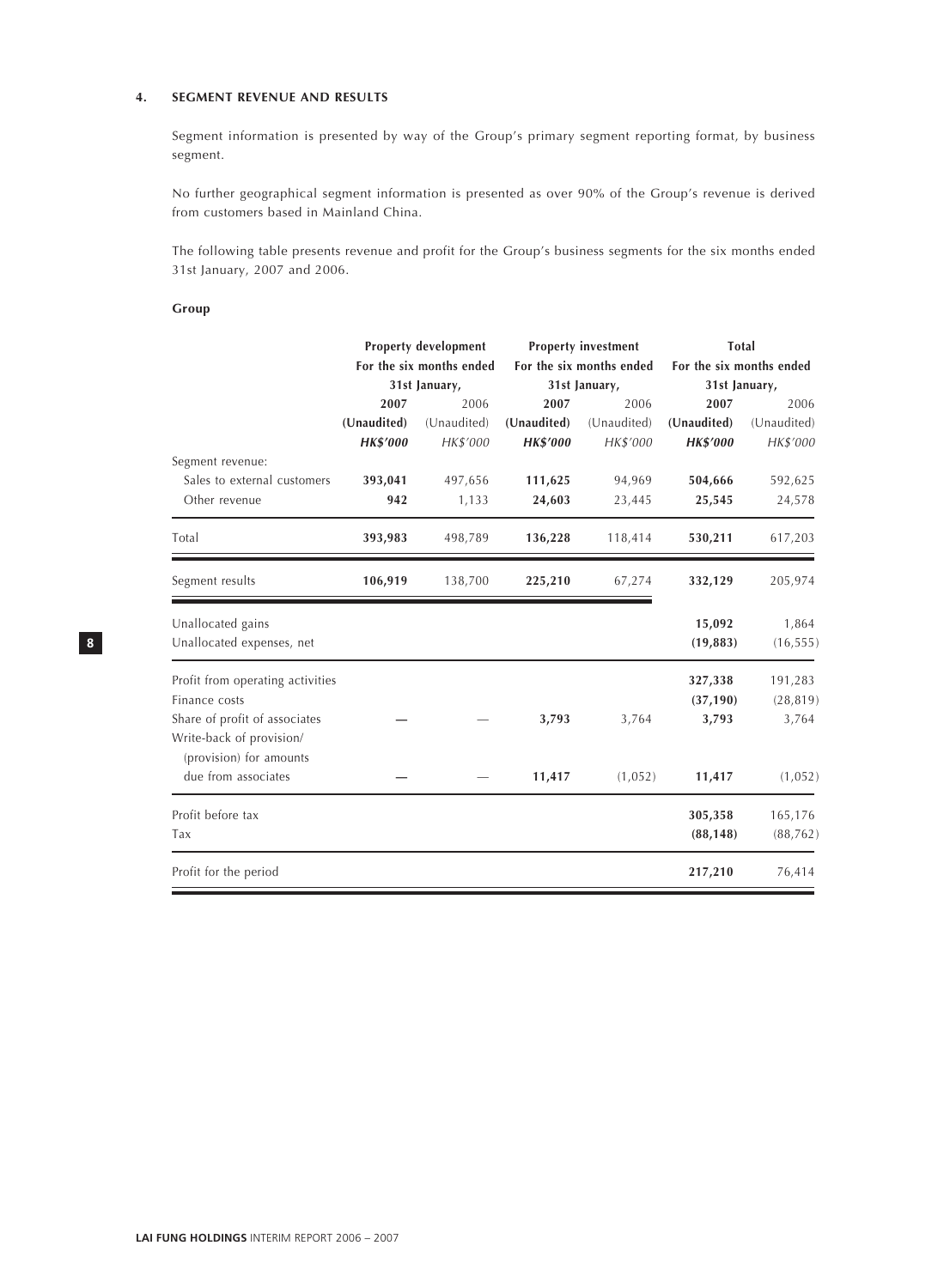## **5. FINANCE COSTS**

**Group**

|                                                            |                 | For the six months ended |  |
|------------------------------------------------------------|-----------------|--------------------------|--|
|                                                            | 31st January,   |                          |  |
|                                                            | 2007            | 2006                     |  |
|                                                            | (Unaudited)     | (Unaudited)              |  |
|                                                            | <b>HK\$'000</b> | HK\$'000                 |  |
| Interest on:                                               |                 |                          |  |
| Bank loans wholly repayable within five years              | 29,684          | 28,370                   |  |
| Bank loans repayable beyond five years                     | 670             |                          |  |
| Promissory note                                            | 6,635           |                          |  |
| Bank charges                                               | 1,228           | 1,456                    |  |
|                                                            | 38,217          | 29,826                   |  |
| Less: Interest capitalised in properties under development | (1,027)         | (1,007)                  |  |
| Total finance costs                                        | 37,190          | 28,819                   |  |

## **6. PROFIT FROM OPERATING ACTIVITIES**

The Group's profit from operating activities is arrived at after charging/(crediting):

|                                                                | For the six months ended<br>31st January, |             |  |
|----------------------------------------------------------------|-------------------------------------------|-------------|--|
|                                                                |                                           |             |  |
|                                                                | 2007<br>2006                              |             |  |
|                                                                | (Unaudited)                               | (Unaudited) |  |
|                                                                | <b>HK\$'000</b>                           | HK\$'000    |  |
|                                                                |                                           |             |  |
| Cost of completed properties held for sale                     | 278,000                                   | 345,586     |  |
| Depreciation <sup>#</sup>                                      | 11,661                                    | 10,178      |  |
| Amortisation of prepaid land lease payments                    | 77                                        | 75          |  |
| Write-back of provision for a completed property held for sale |                                           | (1,068)     |  |
| Equity-settled share option expense                            | 755                                       |             |  |

Depreciation charge of HK\$7,336,000 (six months ended 31st January, 2006: HK\$7,289,000) for service apartments is included in "Other operating income/(expense), net" on the face of the condensed consolidated income statement.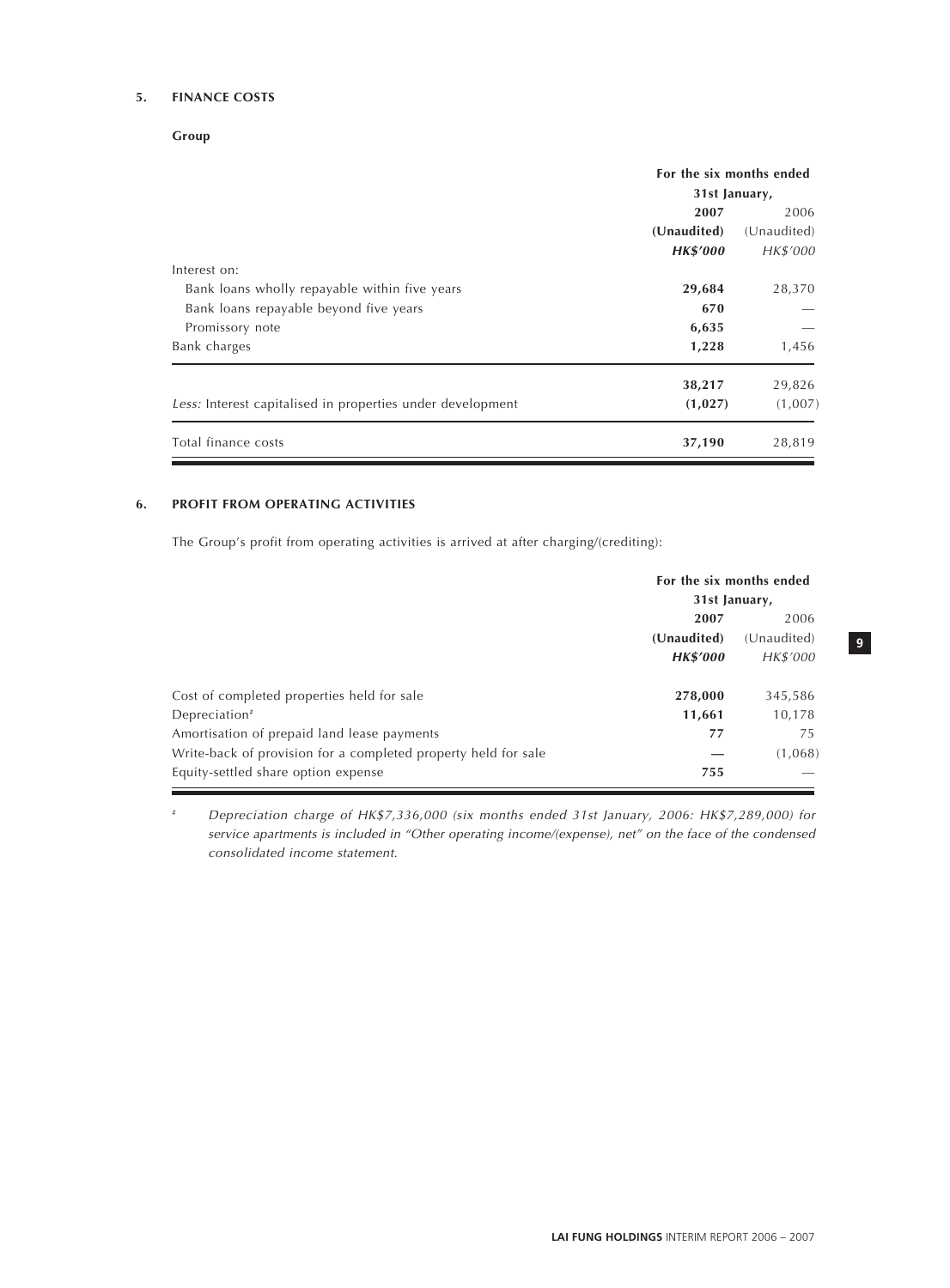## **7. TAX**

No provision for Hong Kong profits tax has been made as the Group had no estimated assessable profits arising in Hong Kong during the period (six months ended 31st January, 2006: Nil). Taxes on profits assessable elsewhere have been calculated at the rates of tax prevailing in the places in which the Group operates, based on existing legislation, interpretations and practices in respect thereof.

|                                 | For the six months ended<br>31st January, |             |  |
|---------------------------------|-------------------------------------------|-------------|--|
|                                 |                                           |             |  |
|                                 | 2007                                      | 2006        |  |
|                                 | (Unaudited)                               | (Unaudited) |  |
|                                 | <b>HK\$'000</b>                           | HK\$'000    |  |
| Current - Mainland China        |                                           |             |  |
| Charge for the period           | 47,361                                    | 58,369      |  |
| Deferred                        | 40,787                                    | 30,393      |  |
| Total tax charge for the period | 88,148                                    | 88,762      |  |

#### **8. EARNINGS PER SHARE ATTRIBUTABLE TO EQUITY HOLDERS OF THE COMPANY**

The calculation of basic earnings per share amounts is based on the profit for the period attributable to equity holders of the Company of HK\$203,544,000 (six months ended 31st January, 2006: HK\$69,231,000), and the weighted average number of 8,047,956,478 (six months ended 31st January, 2006: 5,872,956,478) ordinary shares in issue during the period.

All the share options of the Company had an anti-dilutive effect on the basic earnings per share amount and have not been included in the diluted earnings per share calculation for the current period. The diluted earnings per share amount for the six months ended 31st January, 2006 had not been disclosed as there was no diluting event that occurred during that period.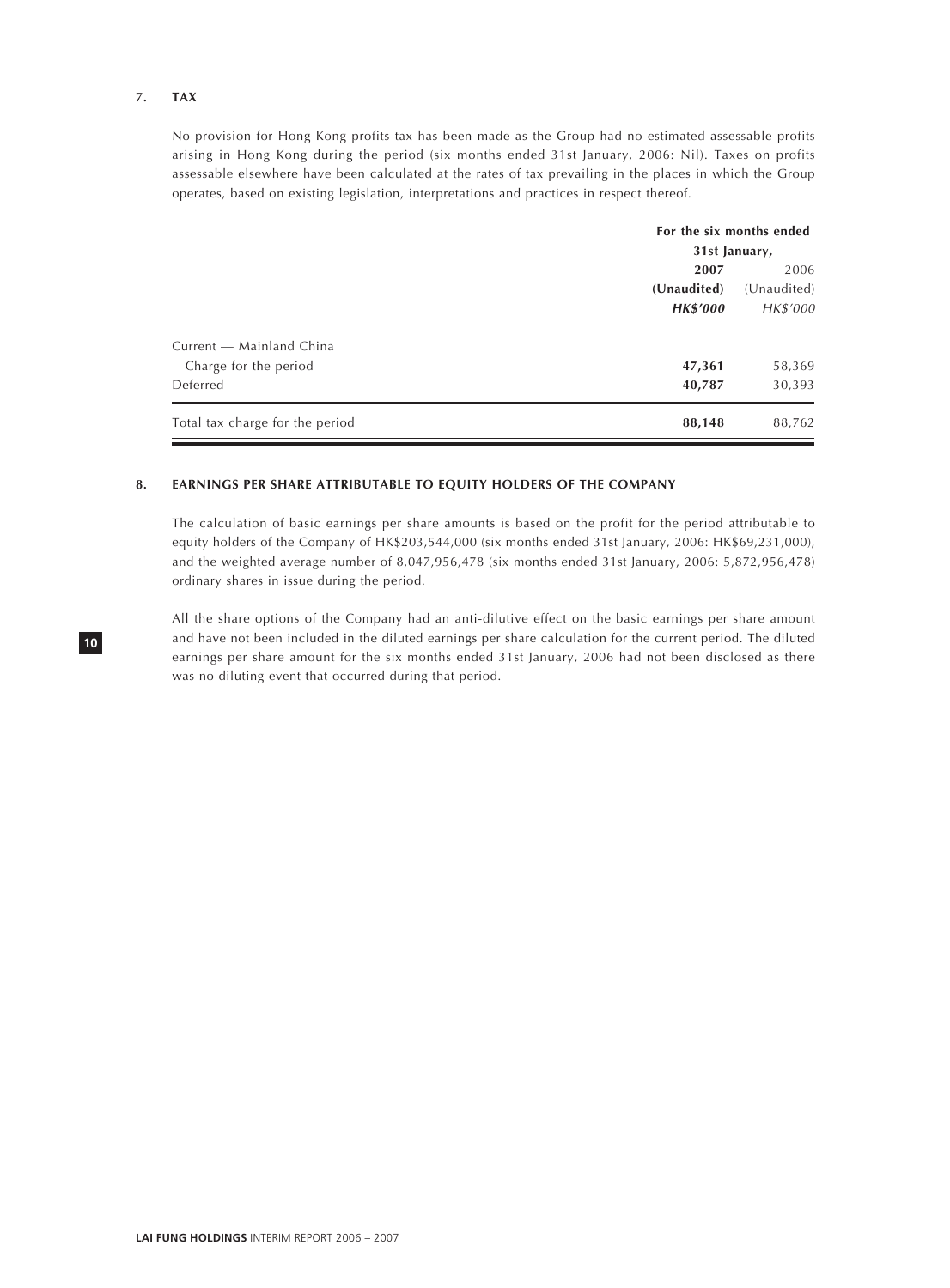#### **9. DEBTORS, DEPOSITS AND PREPAYMENTS**

The Group maintains various credit policies for different business operations in accordance with business practices and market conditions in which the respective subsidiaries operate. Sales proceeds receivable from the sale of properties are settled in accordance with the terms of the respective contracts. Rent and related charges in respect of the leasing of properties are receivable from tenants, and are normally payable in advance with rental deposits received in accordance with the terms of the tenancy agreements. Service apartments charges are mainly settled by customers on cash basis except for those corporate clients who maintain credit accounts with the Group, the settlement of which is in accordance with the respective agreements. In view of the aforementioned and the fact that the Group's trade receivables relate to a large number of diversified customers, there is no significant concentration of credit risk. Trade receivables of the Group are interest-free.

An aged analysis of the trade receivables as at the balance sheet date, based on the invoice date, is as follows:

|                                             | 31st January,   | 31st July, |
|---------------------------------------------|-----------------|------------|
|                                             | 2007            | 2006       |
|                                             | (Unaudited)     | (Audited)  |
|                                             | <b>HK\$'000</b> | HK\$'000   |
| Trade receivables, net:                     |                 |            |
| Within one month                            | 17,476          | 9,834      |
| One to two months                           | 1,177           | 243        |
| Two to three months                         | 3,246           | 8,894      |
| Three to six months                         | 164             |            |
| Over six months                             | 7,045           | 4,851      |
|                                             | 29,108          | 23,822     |
| Other receivables, prepayments and deposits | 29,767          | 38,311     |
| Total                                       | 58,875          | 62,133     |

#### **10. CREDITORS AND ACCRUALS**

An aged analysis of the Group's trade payables as at the balance sheet date, based on the invoice date, is as follows:

|                                      | 31st January,   | 31st July, |
|--------------------------------------|-----------------|------------|
|                                      | 2007            | 2006       |
|                                      | (Unaudited)     | (Audited)  |
|                                      | <b>HK\$'000</b> | HK\$'000   |
| Trade payables:                      |                 |            |
| Within one month                     | 36,560          | 5,719      |
| One to three months                  | 830             | 623        |
| Over three months                    | 20,127          | 75,514     |
|                                      | 57,517          | 81,856     |
| Accruals and other creditors         | 464,126         | 323,150    |
| Financial liability $-$ a put option |                 |            |
| Total                                | 521,643         | 405,006    |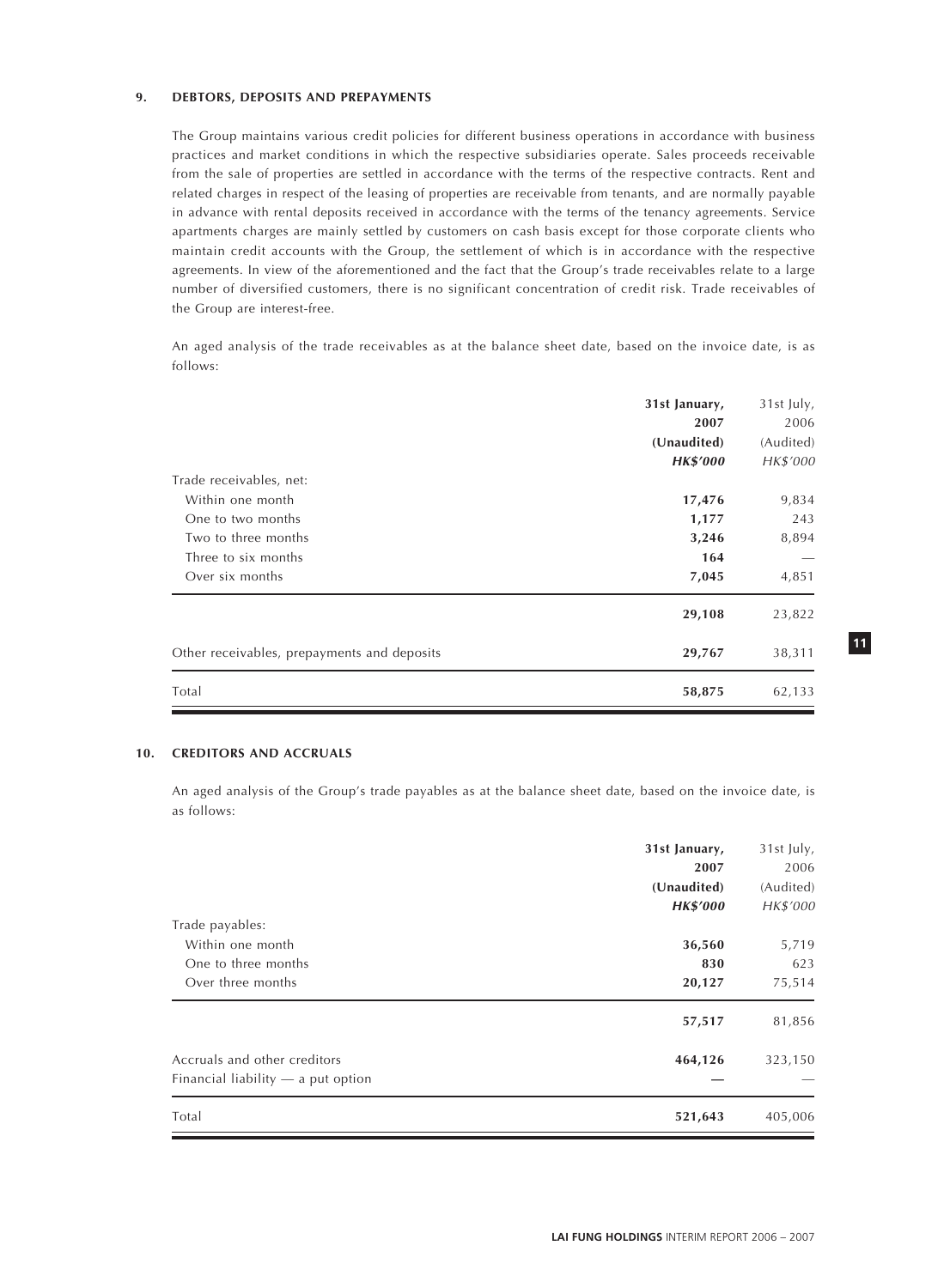#### **11. BUSINESS COMBINATION**

On 12th December, 2006, the Company through its wholly owned subsidiary, Beamunion Limited, acquired 87.5% equity interest in Frank Light Development Limited ("Frank Light") and the shareholders' loan owed by Frank Light with an aggregate amount of HK\$169,135,000 for a total consideration of HK\$247,300,000. Frank Light and its subsidiary, Guangzhou Honghui Real Estate Development Co., Ltd., (the "Frank Light Group") are engaged in the property development and investment business.

The fair values of the identifiable assets and liabilities of the Frank Light Group as at the date of acquisition and the corresponding carrying amounts immediately before the acquisition were as follows:

|                                       | Fair value<br>recognised<br>on acquisition<br>HK\$'000 | Carrying<br>amount<br>immediately<br>before the<br>acquisition<br>HK\$'000 |
|---------------------------------------|--------------------------------------------------------|----------------------------------------------------------------------------|
| Equipment                             | 37                                                     | 37                                                                         |
| Property under development            | 348,400                                                | 220,860                                                                    |
| Debtors, deposits and prepayments     | 14,484                                                 | 14,484                                                                     |
| Cash and bank balances                | 979                                                    | 979                                                                        |
| Creditors and accruals                | (3,003)                                                | (3,003)                                                                    |
| Interest-bearing bank loans           | (21, 810)                                              | (21, 810)                                                                  |
| Deferred tax liabilities              | (32,000)                                               |                                                                            |
|                                       | 307,087                                                | 211,547                                                                    |
| Minority interests                    | (57, 257)                                              |                                                                            |
|                                       | 249,830                                                |                                                                            |
| Expenses incurred for the acquisition | (2, 530)                                               |                                                                            |
|                                       | 247,300                                                |                                                                            |
| Consideration:                        |                                                        |                                                                            |
| Cash                                  | 221,300                                                |                                                                            |
| Consideration to be paid              | 26,000                                                 |                                                                            |
|                                       | 247,300                                                |                                                                            |

The underlying properties of the subsidiaries acquired were in the development stage and no income or expense was incurred during the period. Had the combination taken place at the beginning of the period, the revenue from continuing operations of the Group and the profit of the Group for the period would not be materially different from those disclosed for the six months ended 31st January, 2007.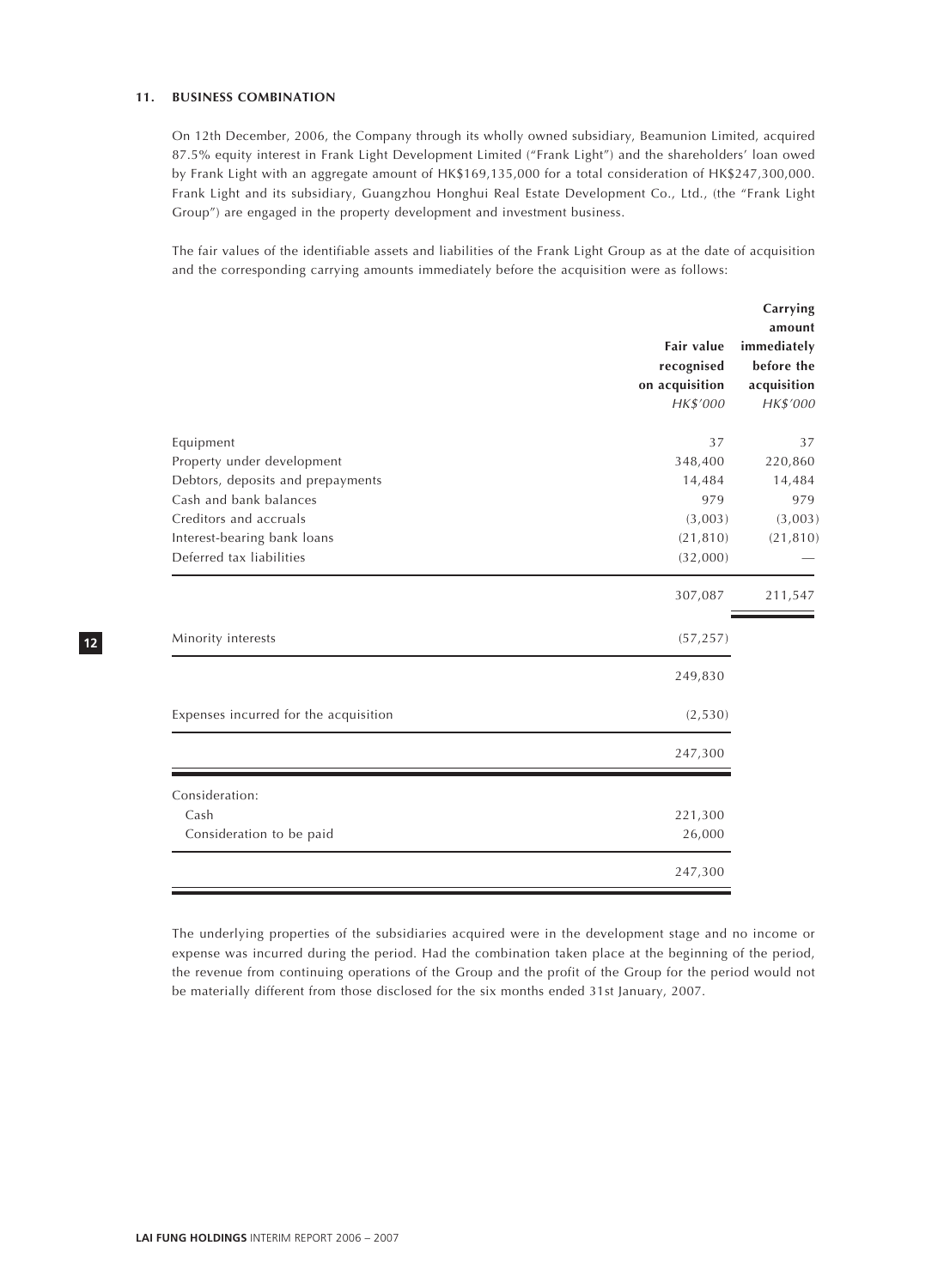#### **12. CONTINGENT LIABILITIES**

- (a) Under a mortgage loan facility provided by a bank to the end-buyers of the office and apartment units of Hong Kong Plaza, the Company agreed to guarantee up to 95% of the liabilities of a subsidiary for the due performance of its undertaking to buy back the relevant properties in case the end-buyers default on repayment of the mortgage loans. The Group's contingent liabilities under this obligation have gradually been relinquished along with the settlement of the mortgage loans granted by the bank to the end-buyers.
- (b) The Group had provided guarantees to certain banks in respect of mortgage loan facilities granted by such banks to certain end-buyers of Regents Park Phase I. Pursuant to the terms of the guarantees, upon default on mortgage payments by these end-buyers, the Group will be responsible to repay the outstanding mortgage loan principals together with accrued interest owed by the defaulted endbuyers. The Group's contingent liabilities under this obligation in relation to such guarantees have gradually been relinquished along with the settlement of the mortgage loans granted by the banks to the end-buyers. Such contingent liabilities will also be relinquished when the Property Ownership Certificates for the relevant properties are issued or the end-buyers have fully repaid the mortgage loans, whichever is earlier.
- (c) The Group had provided guarantees to certain banks in respect of mortgage loan facilities granted by such banks to certain end-buyers of Eastern Place Phase I, II and III. Pursuant to the terms of the guarantees, upon default on mortgage payments by these end-buyers, the Group will be responsible to repay the outstanding mortgage loan principals together with accrued interest owed by the defaulted end-buyers. Such contingent liabilities will be relinquished when the end-buyers have fully repaid the mortgage loans.
- (d) The Group had provided guarantees to certain banks in respect of mortgage loan facilities granted by such banks to certain end-buyers of Eastern Place Phase IV. Pursuant to the terms of the guarantees, upon default on mortgage payments by these end-buyers, the Group will be responsible to repay the outstanding mortgage loan principals together with accrued interest owed by the defaulted endbuyers. Such contingent liabilities will also be relinquished when the Property Ownership Certificates for the relevant properties are issued or the end-buyers have fully repaid the mortgage loans, whichever is earlier.

It is not practical to determine the outstanding amount of the contingent liabilities of the Group in respect of the above guarantees at the balance sheet date.

#### **13. COMMITMENTS**

The Group had the following capital commitments at the balance sheet date:

|                                                           | 31st January,   | 31st July, |
|-----------------------------------------------------------|-----------------|------------|
|                                                           | 2007            | 2006       |
|                                                           | (Unaudited)     | (Audited)  |
|                                                           | <b>HK\$'000</b> | HK\$'000   |
| Contracted, but not provided for:                         |                 |            |
| Resettlement, compensation, construction costs and others | 328,186         | 268,375    |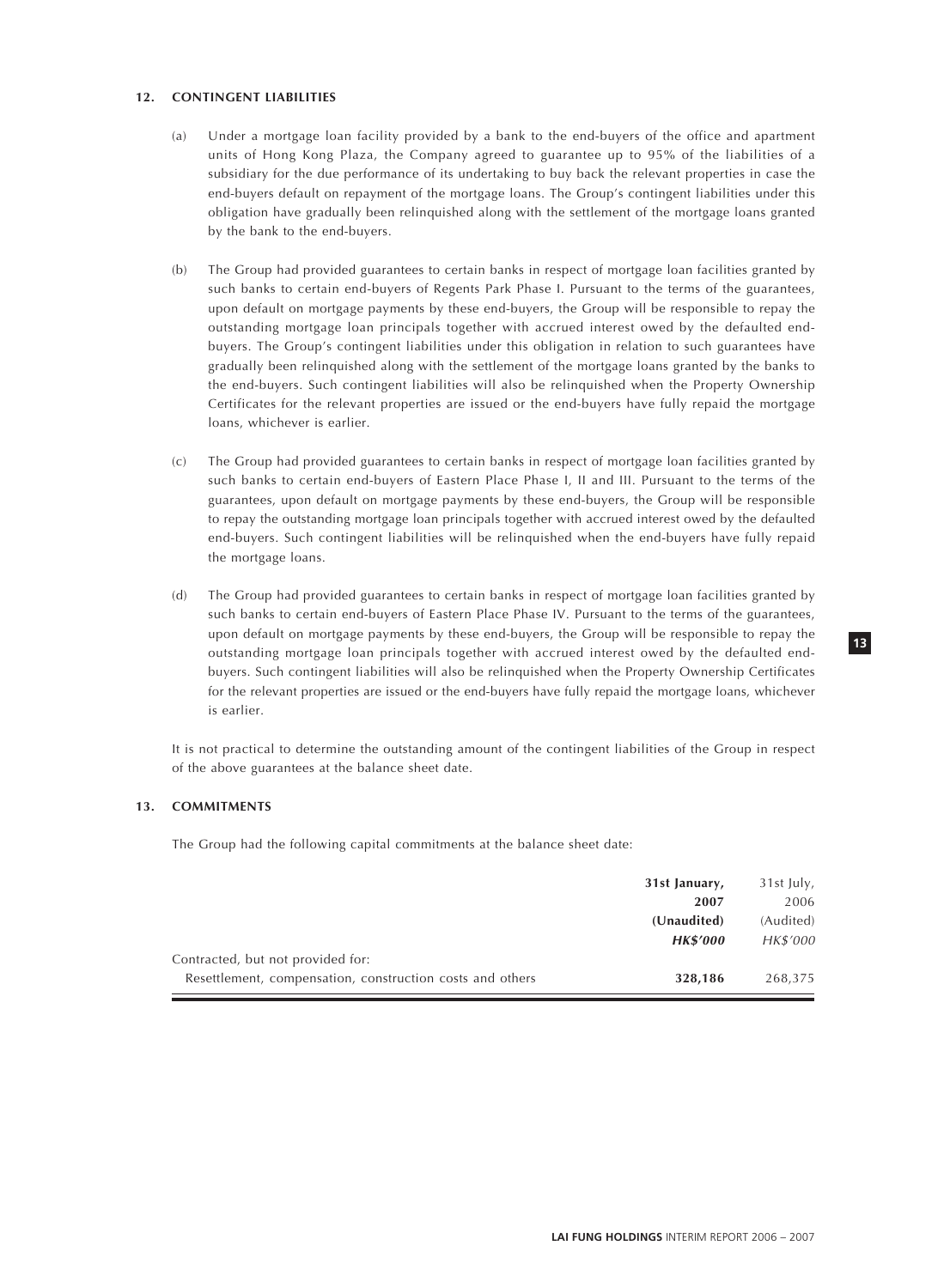#### **14. RELATED PARTY TRANSACTIONS**

#### **(a) Transactions with related parties**

|                                                            |              | For the six months ended<br>31st January, |             |
|------------------------------------------------------------|--------------|-------------------------------------------|-------------|
|                                                            |              | 2007                                      |             |
|                                                            |              | (Unaudited)                               | (Unaudited) |
|                                                            | <b>Notes</b> | <b>HK\$'000</b>                           | HK\$'000    |
| Advertising fees paid to related companies                 | (i)          | (1, 461)                                  | (5, 392)    |
| Promissory note interest paid to a substantial shareholder | (ii)         | (6, 635)                                  |             |

Notes:

**14**

(i) The related companies are subsidiaries of eSun Holdings Limited ("eSun") of which certain directors of the Company are also directors and key management personnel of eSun.

The terms of the advertising fees were determined based on the contracts entered into between the Group and the related companies.

(ii) Interest is charged on a promissory note issued by the Company to Lai Sun Garment (International) Limited, a substantial shareholder of the Company, at the prevailing Hong Kong Dollar Prime Rate as quoted by a designated bank in Hong Kong.

#### **(b) Compensation of key management personnel of the Group**

|                                                     | For the six months ended |             |
|-----------------------------------------------------|--------------------------|-------------|
|                                                     | 31st January,            |             |
|                                                     | 2006<br>2007             |             |
|                                                     | (Unaudited)              | (Unaudited) |
|                                                     | <b>HK\$'000</b>          | HK\$'000    |
| Short term employee benefits                        | 4,135                    | 5,161       |
| Post-employment benefits                            | 30                       | 54          |
| Share-based payments                                | 559                      |             |
| Total compensation paid to key management personnel | 4,724                    | 5,215       |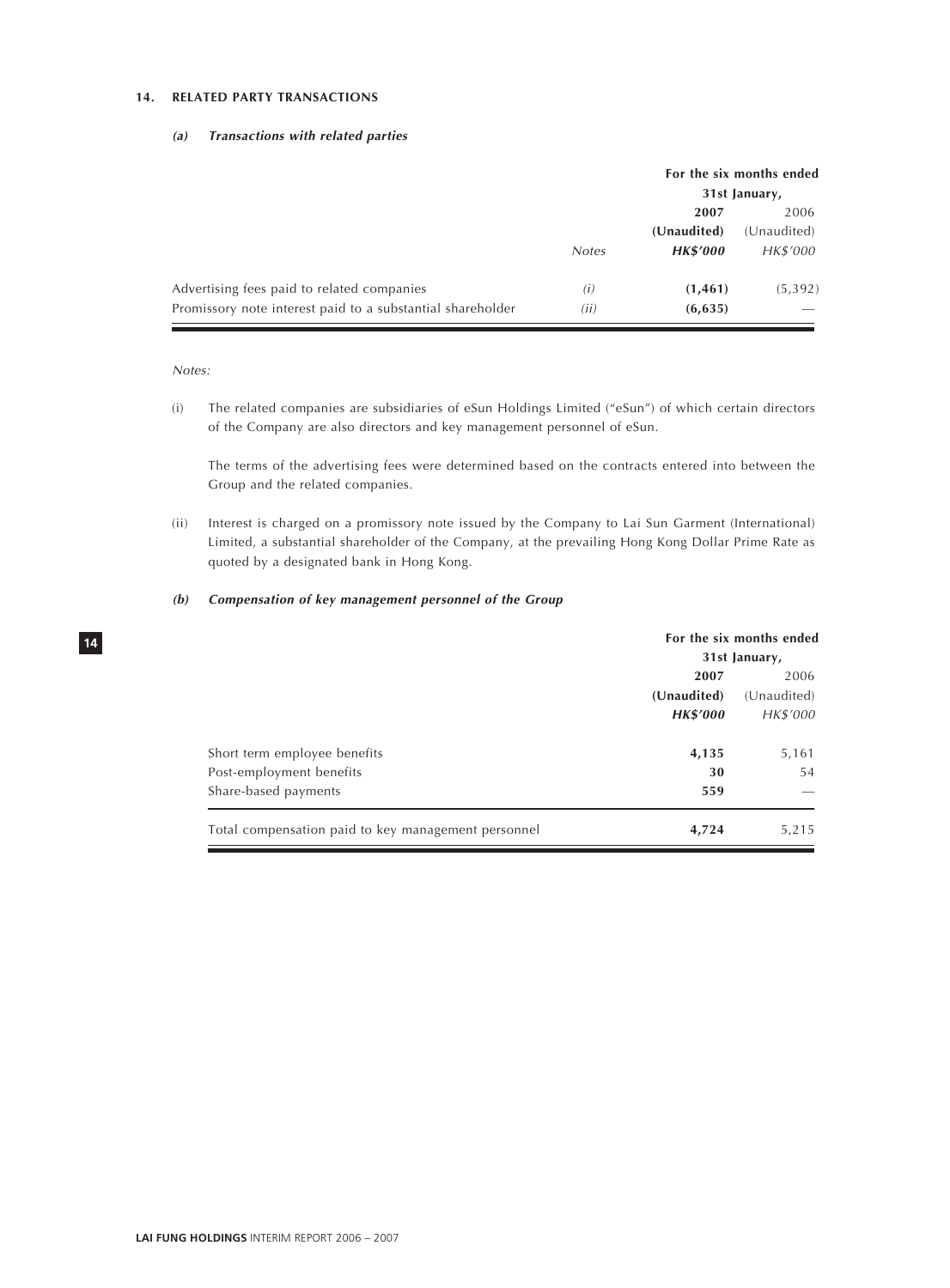#### **15. EVENTS AFTER THE BALANCE SHEET DATE**

- (a) Subsequent to the balance sheet date, on 16th February, 2007, the Group acquired the remaining 12.5% equity interest in Frank Light and the shareholder's loan owed by Frank Light of HK\$47,801,000 for a total consideration of HK\$45,000,000. As a result of this acquisition, Frank Light becomes a wholly-owned subsidiary of the Company. Further details of such acquisition are disclosed in the Company's announcement dated 14th February, 2007.
- (b) The Company proposes to issue fixed rate notes (the "Notes"). The Notes will be guaranteed by certain subsidiaries of the Company on a senior basis. Certain terms and conditions of the Notes, including their offer price and interest rate, are still being determined. As no binding agreement in relation to the proposed issue of the Notes has been entered into, the proposed issue of the Notes may or may not materialise. Further details of the Notes are disclosed in the Company's announcement dated 23rd March, 2007.

## **16. APPROVAL OF THE FINANCIAL STATEMENTS**

These condensed consolidated interim financial statements were approved and authorised for issue by the board of directors on 23rd March, 2007.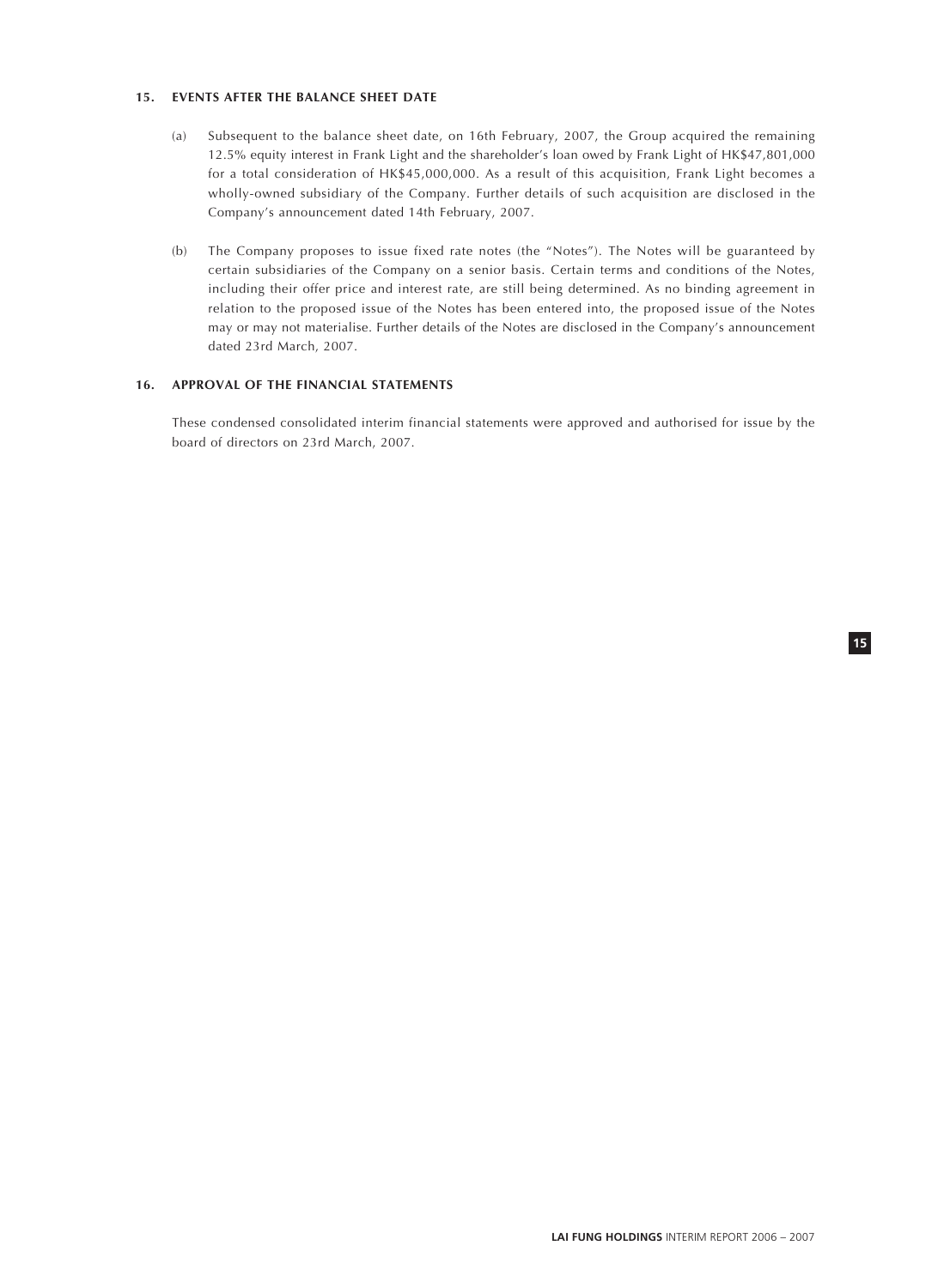**INDEPENDENT AUDITORS' REVIEW REPORT**



**To the Board of Directors LAI FUNG HOLDINGS LIMITED** (Incorporated in the Cayman Islands with limited liability)

## **INTRODUCTION**

We have been instructed by the Company to review the interim financial report set out on pages 2 to 15.

## **RESPECTIVE RESPONSIBILITIES OF DIRECTORS AND AUDITORS**

The Rules Governing the Listing of Securities on The Stock Exchange of Hong Kong Limited require the preparation of an interim financial report to be in compliance with Hong Kong Accounting Standard 34 "Interim Financial Reporting" issued by the Hong Kong Institute of Certified Public Accountants and the relevant provisions thereof. The interim financial report is the responsibility of, and has been approved by, the directors. It is our responsibility to form an independent conclusion, based on our review, on the interim financial report and to report our conclusion solely to you, as a body, in accordance with our agreed terms of engagement, and for no other purpose. We do not assume responsibility towards or accept liability to any other person for the contents of this report.

## **REVIEW WORK PERFORMED**

**16**

We conducted our review in accordance with Statement of Auditing Standards 700 "Engagements to review interim financial reports" issued by the Hong Kong Institute of Certified Public Accountants. A review consists principally of making enquiries of group management and applying analytical procedures to the interim financial report and based thereon, assessing whether the accounting policies and presentation have been consistently applied unless otherwise disclosed. A review excludes audit procedures such as tests of controls and verification of assets, liabilities and transactions. It is substantially less in scope than an audit and therefore provides a lower level of assurance than an audit. Accordingly we do not express an audit opinion on the interim financial report.

#### **REVIEW CONCLUSION**

On the basis of our review which does not constitute an audit, we are not aware of any material modifications that should be made to the interim financial report for the six months ended 31st January, 2007.

**Ernst & Young** Certified Public Accountants

Hong Kong 23rd March, 2007

**LAI FUNG HOLDINGS** INTERIM REPORT 2006 – 2007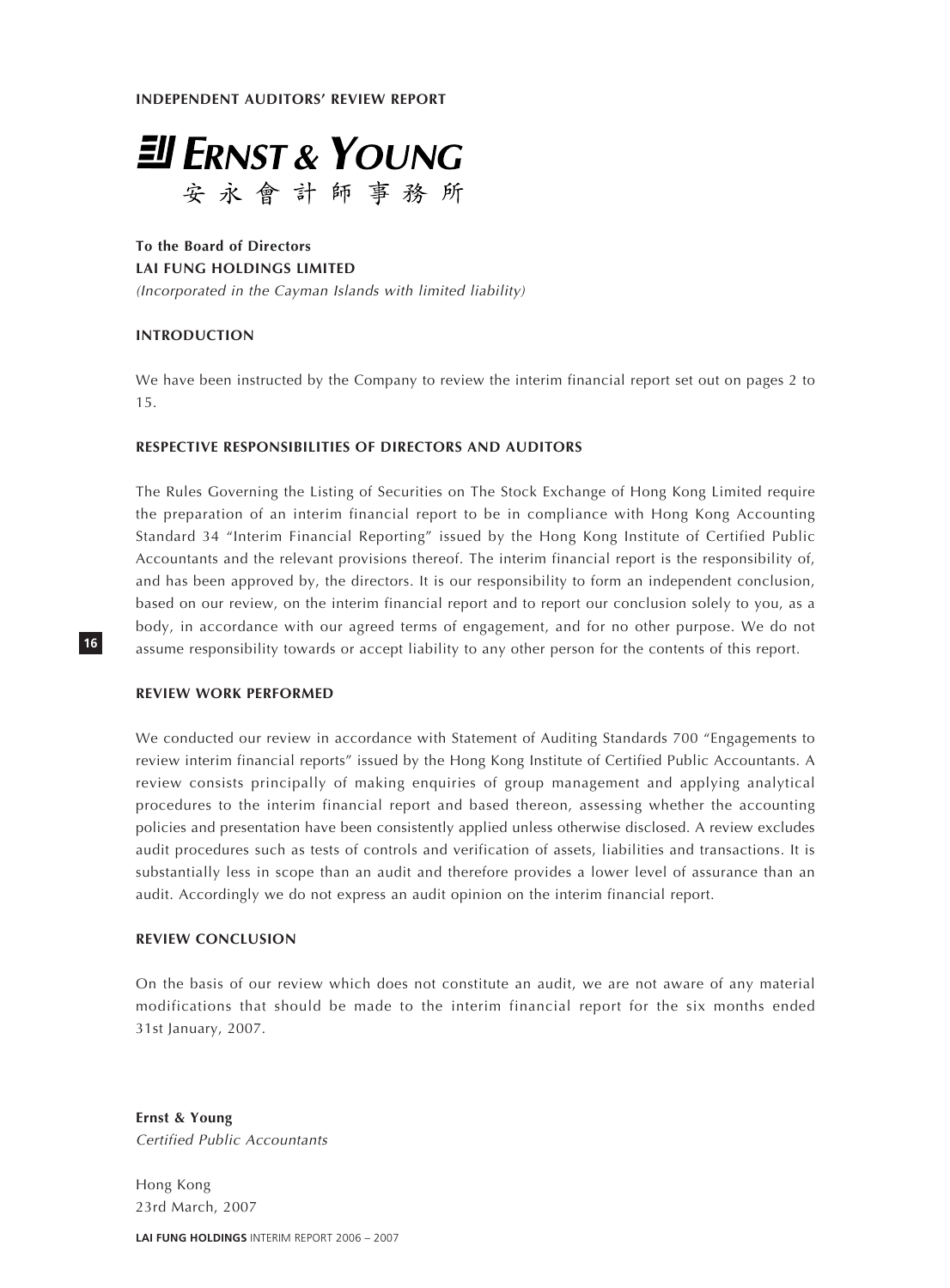## **INTERIM DIVIDEND**

The Board has resolved not to pay an interim dividend for the six months ended 31st January, 2007 (six months ended 31st January, 2006: Nil).

#### **MANAGEMENT DISCUSSION AND ANALYSIS**

#### **Overview of interim results**

For the six months ended 31st January, 2007, the Group recorded a turnover of HK\$504,666,000 (2006: HK\$592,625,000) and a gross profit of HK\$203,702,000 (2006: HK\$224,811,000), representing a decrease of approximately 15% and 9%, respectively from the previous corresponding period. The decrease in turnover and gross profit was mainly due to less revenue being recognised from sale of development properties in the period under review. Overall gross profit margin remained stable at 40.3% for the six months ended 31st January, 2007, up from 37.9% in the previous corresponding period.

For the six months ended 31st January, 2007, the Group achieved a profit from operating activities of HK\$327,338,000 (2006: HK\$191,283,000) and a consolidated profit attributable to equity holders of the Company of HK\$203,544,000 (2006: HK\$69,231,000), representing an increase of approximately 71% and 194%, respectively from the previous corresponding period. The increase in profit from operating activities and net profit was primarily due to higher fair value gain on investment properties of HK\$147,641,000 in the six months ended 31st January, 2007, versus HK\$17,463,000 in the previous corresponding period. Basic earnings per share was 2.53 HK cents for the six months ended 31st January, 2007 compared to 1.18 HK cents for the previous corresponding period.

Shareholders' equity as at 31st January, 2007 amounted to HK\$5,582,346,000, up from HK\$5,245,835,000 as at 31st July, 2006. Net asset value per share as at 31st January, 2007 was HK\$0.69, as compared to HK\$0.65 as at 31st July, 2006.

#### **Market overview and operating environment**

The Group is principally engaged in property development for sale and property investment for rental purposes in the Mainland of China ("China"). The Group currently has property projects in Shanghai, Guangzhou and Zhongshan.

In 2006, China achieved a strong GDP growth of 10.7%. Three major cities, Shanghai, Guangzhou and Beijing, recorded even higher GDP growth at 12%, 14% and 12% respectively. The resilient economic growth, sustained increase in average income per capita and the expectation of Renminbi appreciation should support the growth of urban property market in China.

In 2005 and 2006, the central and local governments of China implemented austerity measures and policies to tighten supply and transfer of land, restrict property financing, dampen speculation as well as impose strict tax collection. Other tightening measures and policies were also implemented to restrict supply of large residential units, villas and houses, discourage speculative and investmentoriented housing, as well as control on foreign ownership of properties.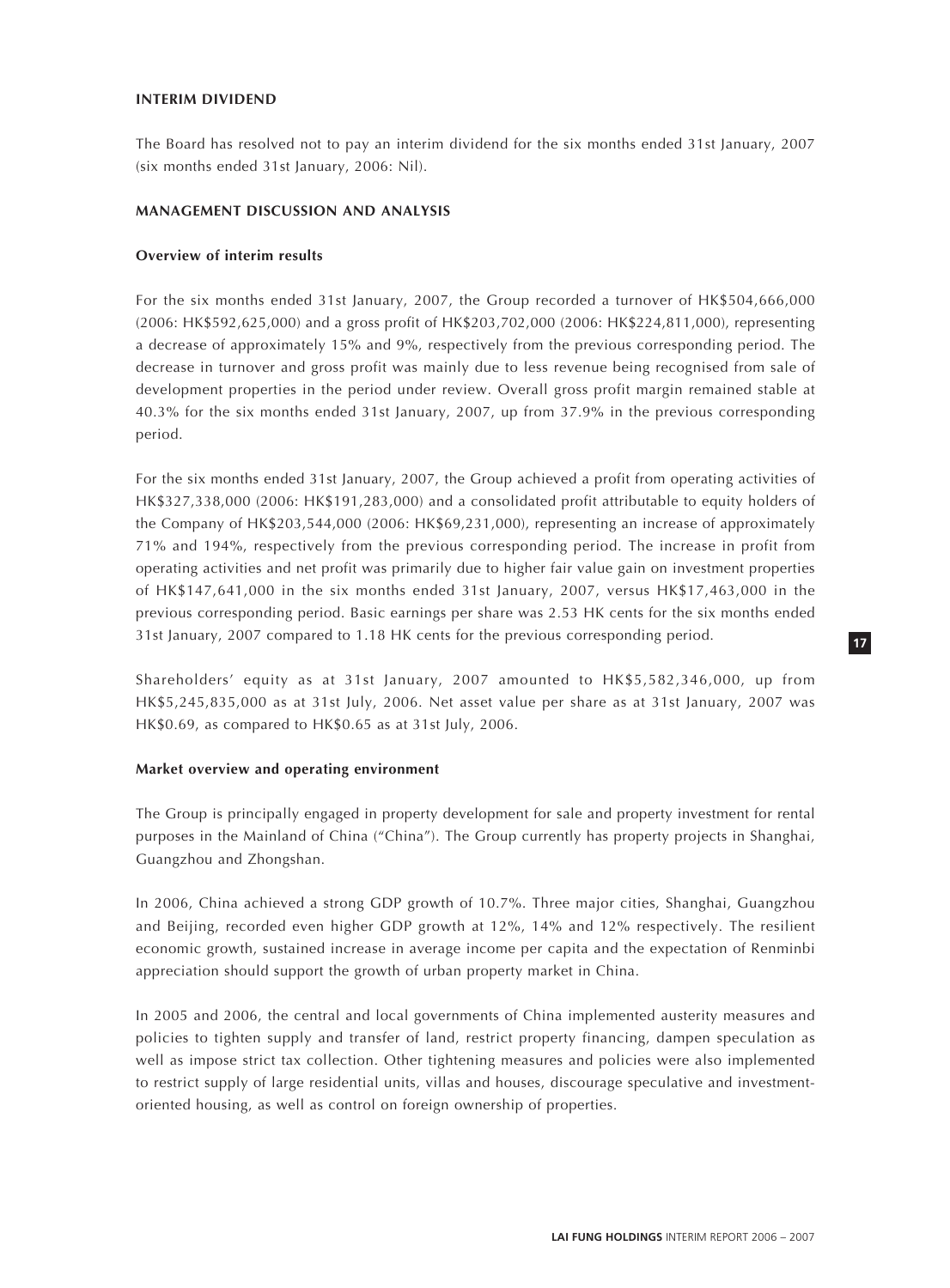In Shanghai, these control measures had the most significant impact. The supply and demand of residential units as well as the residential property prices in Shanghai were effectively restrained in 2006. However, rental rates for commercial, office and service apartment properties in Shanghai remained strong due to increased commercial and consumer demand. In most other cities including Guangzhou, residential property prices still recorded healthy gains since early 2006 despite the government's consecutive austerity measures.

According to recent survey figures from the National Development and Reform Commission and National Bureau of Statistics of China, the average price of newly-built commodity residential properties in 70 major Chinese cities gained 5.6% year-on-year in January 2007. Average price of newly-built residential properties in Beijing and Guangzhou gained 9.9% and 8.9% while average price in Shanghai slightly softened by 0.1% year-on-year in January 2007. More noticeably, average secondary transaction price of residential properties in Beijing and Guangzhou also gained 9.4% and 4.8% respectively year-on-year, further signifying the strength of the property market in these Chinese cities.

## **Business review**

#### **Investment properties**

During the six months ended 31st January, 2007, the Group recorded turnover of HK\$111,625,000 and gross profit of HK\$88,662,000 respectively from rental operations. A breakdown of turnover and gross profit from rental operations is as follows:

|                              | Six months ended |          |                |
|------------------------------|------------------|----------|----------------|
|                              | 31st January     |          |                |
| Rental income                | 2007             | 2006     | Change $(\% )$ |
|                              | <b>HK\$'000</b>  | HK\$'000 |                |
| Contribution to turnover     | 87,763           | 75,263   | $+17$          |
| Shanghai Hong Kong Plaza     |                  |          |                |
| Guangzhou Mayflower Plaza    | 23,862           | 19,706   | $+21$          |
|                              | 111,625          | 94,969   | $+18$          |
| Contribution to gross profit | 88,662           | 71,673   | $+24$          |

Shanghai Hong Kong Plaza recorded a 17% increase in rental revenue, due to positive rental reversions on the office and shopping arcade portions as well as the increase in rental rates for the service apartments. Guangzhou May Flower Plaza also recorded a 21% increase in rental revenue, as all spaces were fully leased out since the beginning of the current period under review.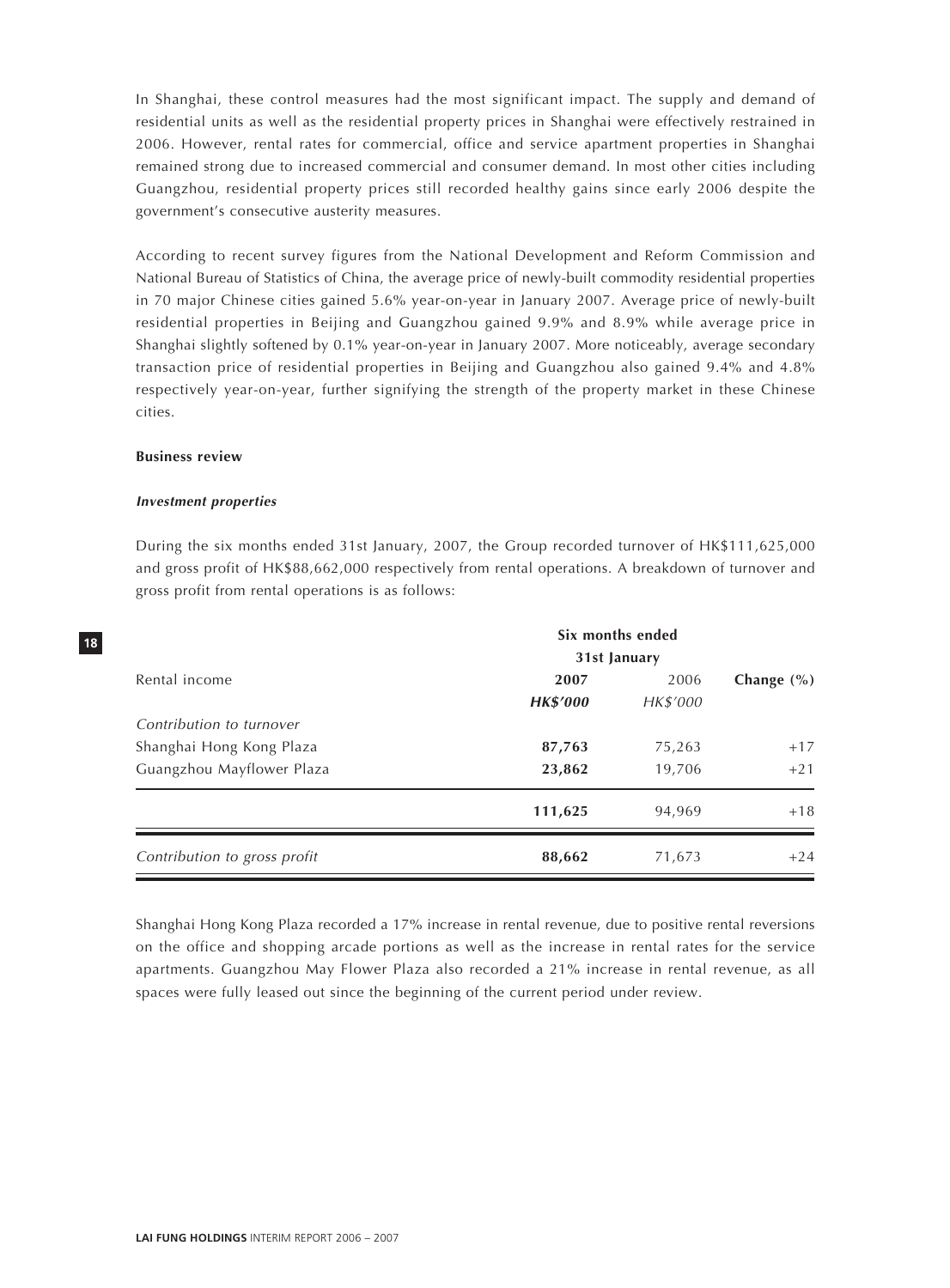### **Development properties**

| Contracted property sales                 | Approximate<br>contracted sales<br>area concluded in<br>the six months ended | Approximate<br>average<br>contracted | Approximate<br>contracted<br>total sales |
|-------------------------------------------|------------------------------------------------------------------------------|--------------------------------------|------------------------------------------|
| Project:                                  | 31st January, 2007<br>(sq.m.)                                                | selling price<br>$(HK\$/sq.m.)$      | $amount*$<br>(HK\$'000)                  |
|                                           | 61                                                                           | 24,800                               | 1,508                                    |
| Shanghai Regents Park Phase I             |                                                                              |                                      |                                          |
| Guangzhou Eastern Place Phase IV<br>Total | 2,287<br>2,348                                                               | 12,608                               | 28,835<br>30,343                         |

\* Before business tax

During the six months ended 31st January, 2007, the Group concluded total contracted sales area of approximately 2,348 sq.m. Nearly all of these contracted sales were attributable to the sale of units at Guangzhou Eastern Place Phase IV since 1st August, 2006.

In Guangzhou, sale of residential units of Eastern Place Phase IV continued to receive good interests mainly due to the sustained strength of the property market in Guangzhou.

In Shanghai, depending on property market conditions, the Group is preparing to launch the pre-sale of Regents Park Phase II in the second half of 2007. The Group still holds a small number of finished units at Regents Park Phase I and plans to sell these units together with Phase II units.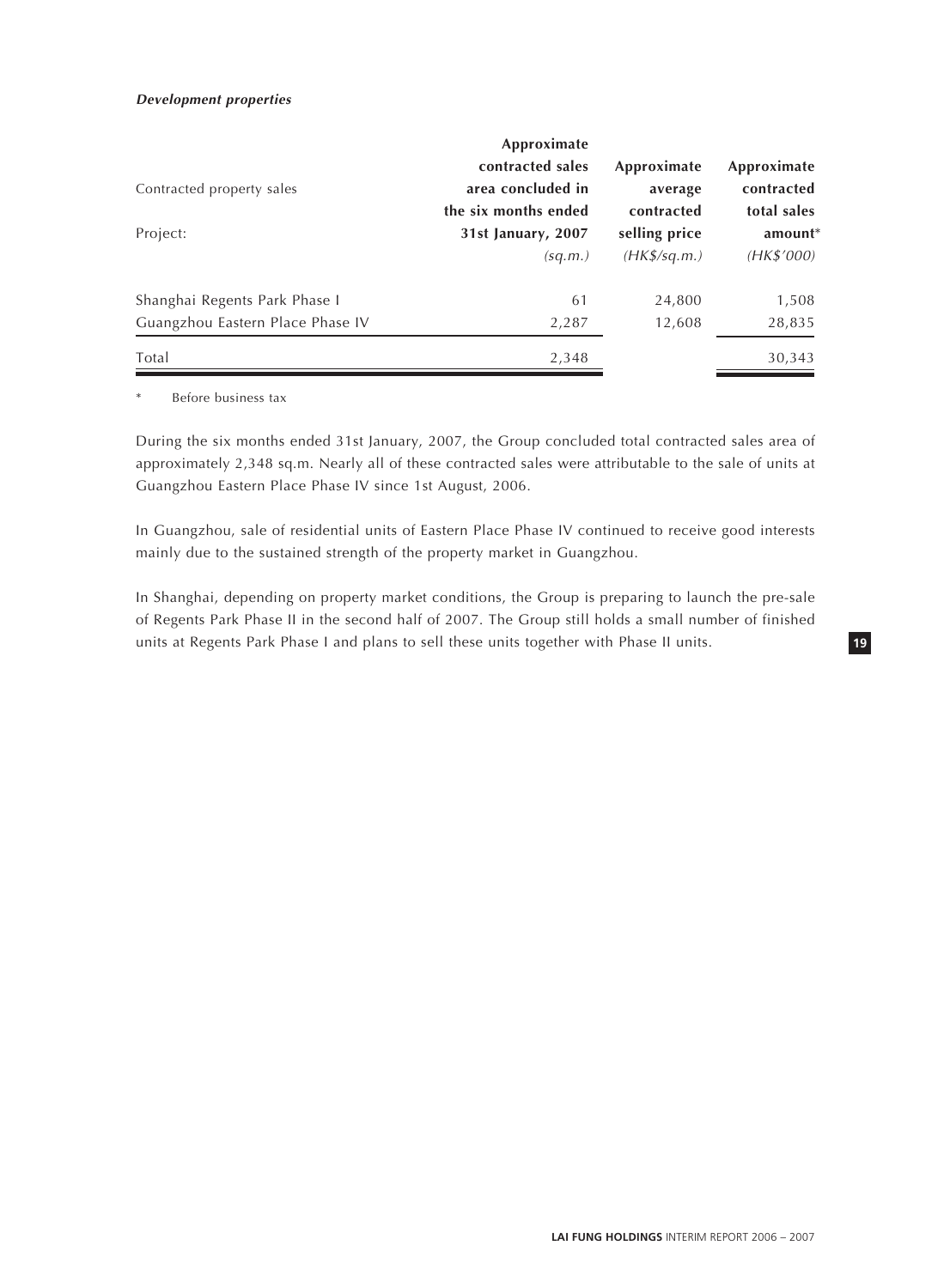## **Completion of development properties**

During the six months ended 31st January, 2007, the Group completed the development of Guangzhou Eastern Place Phase IV, with GFA attributable to the Group of approximately 37,000 sq.m.

The Group recorded turnover of HK\$393,041,000 from sale of development properties, substantially most of which were attributable to the recognition of final portions of the revenue from sale of residential units at Guangzhou Eastern Place Phase IV since its pre-sale in February 2006. The balance was attributable to the sale of finished residential units at Shanghai Regents Park Phase I. Breakdown of turnover and gross profit from sale of properties is as follows:

| 2007            | 2006     | Change $(\% )$                    |
|-----------------|----------|-----------------------------------|
| <b>HK\$'000</b> | HK\$'000 |                                   |
|                 |          |                                   |
| 383,874         |          |                                   |
| 5,960           | 3,933    |                                   |
| 3,207           | 493,723  |                                   |
| 393,041         | 497,656  | $-21$                             |
| 115,040         | 153,138  | $-25$                             |
|                 |          | Six months ended<br>31st January, |

**20**

# **Acquisition and corporate development**

During the six months ended 31st January, 2007, the Group completed the acquisition of 87.5% of the issued share capital and the relevant shareholders' loans of Frank Light Development Limited ("Frank Light"). Frank Light is an investment holding company which holds 100% effective equity interest in Guangzhou Honghui Real Estate Development Co., Ltd. which is the owner and developer of an unfinished property project, Guangzhou West Point (previously known as Guangzhou Honghui Plaza). This semi-finished property project is located at Liwan District of Guangzhou with a total GFA of approximately 72,000 sq.m. for office, commercial and residential use. Subsequent to 31st January, 2007, the Group also completed the acquisition of the remaining 12.5% of the issued share capital and relevant shareholder's loan of Frank Light. Accordingly, the Group now owns the entire issued share capital and shareholders' loans of Frank Light.

The total consideration paid by the Group for the acquisition of entire issued share capital and shareholders' loan of Frank Light was HK\$292,300,000.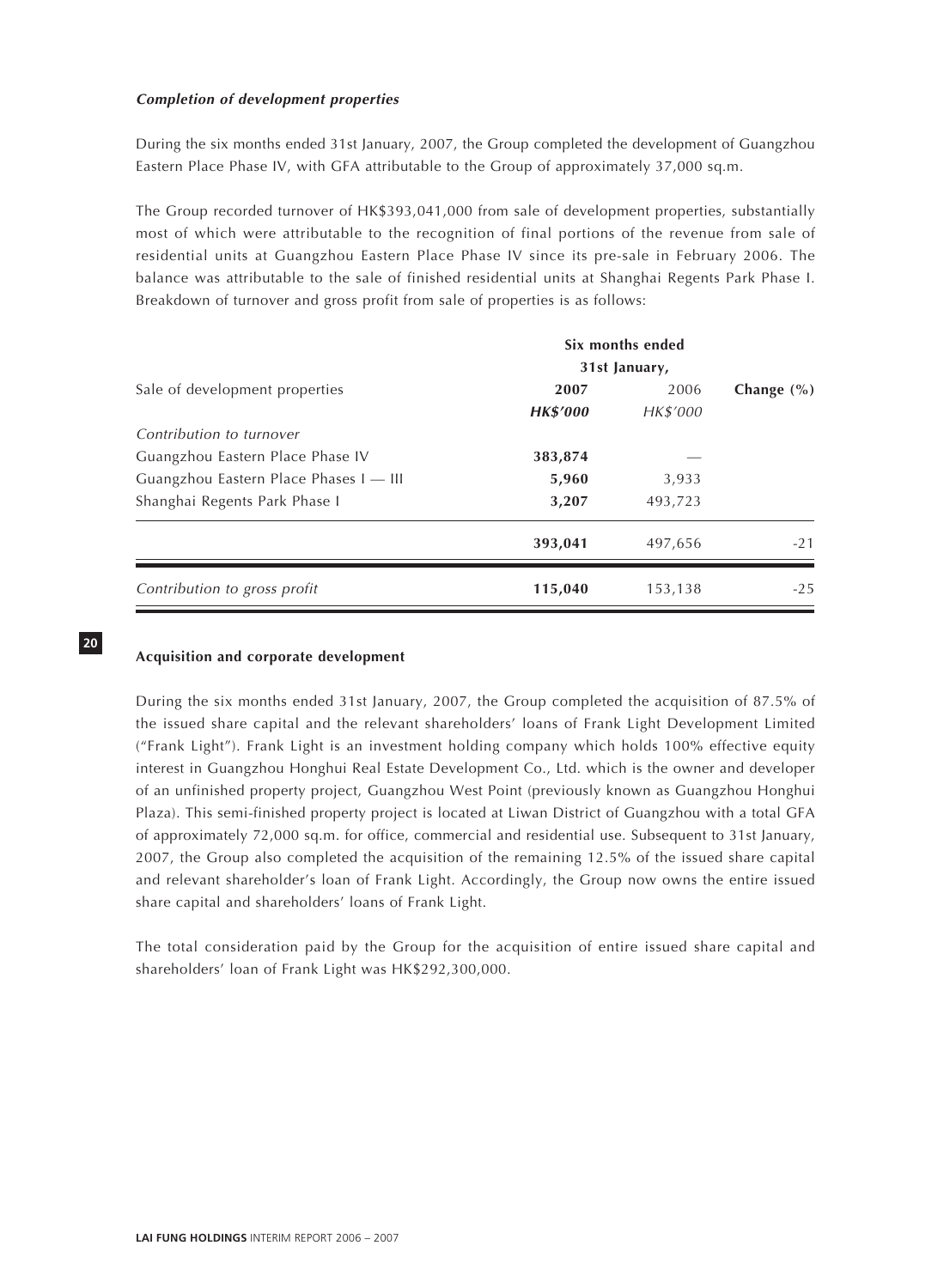## **Review of major property projects**

## **Shanghai**

## Shanghai Hong Kong Plaza

Shanghai Hong Kong Plaza is a prime property located on Huaihaizhong Road in Luwan District of Shanghai. The development is directly above the Huangpi Road South Metro Station and there is direct access to the metro station from the property. This development is within walking distance of Xintiandi. The property consists of two towers and a shopping arcade. The north tower contains service apartments and the south tower contains offices. The total GFA attributable to the Group is 123,000 sq.m.

In line with the upgrading work on service apartments on the lower floors completed in the previous years, the Group conducted an upgrade and renovation of the service apartments on the upper floors since 2006. Such upgrade and renovation of the service apartments contributed to the increase in rental rates for the service apartment portions.

With the positioning of Huaihaizhong Road as a prime and high-end shopping district in Shanghai Puxi area, the Group plans to conduct major upgrade and renovation work on the shopping spaces of the property at the end of 2007 or early 2008. The upgrade and facelift work is targeted to improve the rental yield of this property in future.

## Shanghai Regents Park

Shanghai Regents Park is a major residential project located in the Zhongshan Park Commercial Area at the Changning District, Shanghai. This project is situated within walking distance of the Zhongshan Park Subway Station. The Group has an effective 95% interest in the project. The project has a total saleable GFA of approximately 154,000 sq.m.

Phase I of the project comprising 7 residential towers with 1,010 saleable units (saleable GFA attributable to the Group of approximately 87,000 sq.m.) was completed in December 2005. Substantially most of the units in Phase I were sold in the earlier years. As at 31st January, 2007, the Group had 78 units on hand in Phase I (equivalent to GFA attributable to the Group of approximately 5,200 sq.m.).

Phase II development will comprise 6 residential towers with 466 units (saleable GFA attributable to the Group of approximately 59,000 sq.m.). Construction of Phase II commenced in August 2006 and is expected to be completed in the first half of 2008. Pre-sale of Phase II is expected to start in the second half of 2007.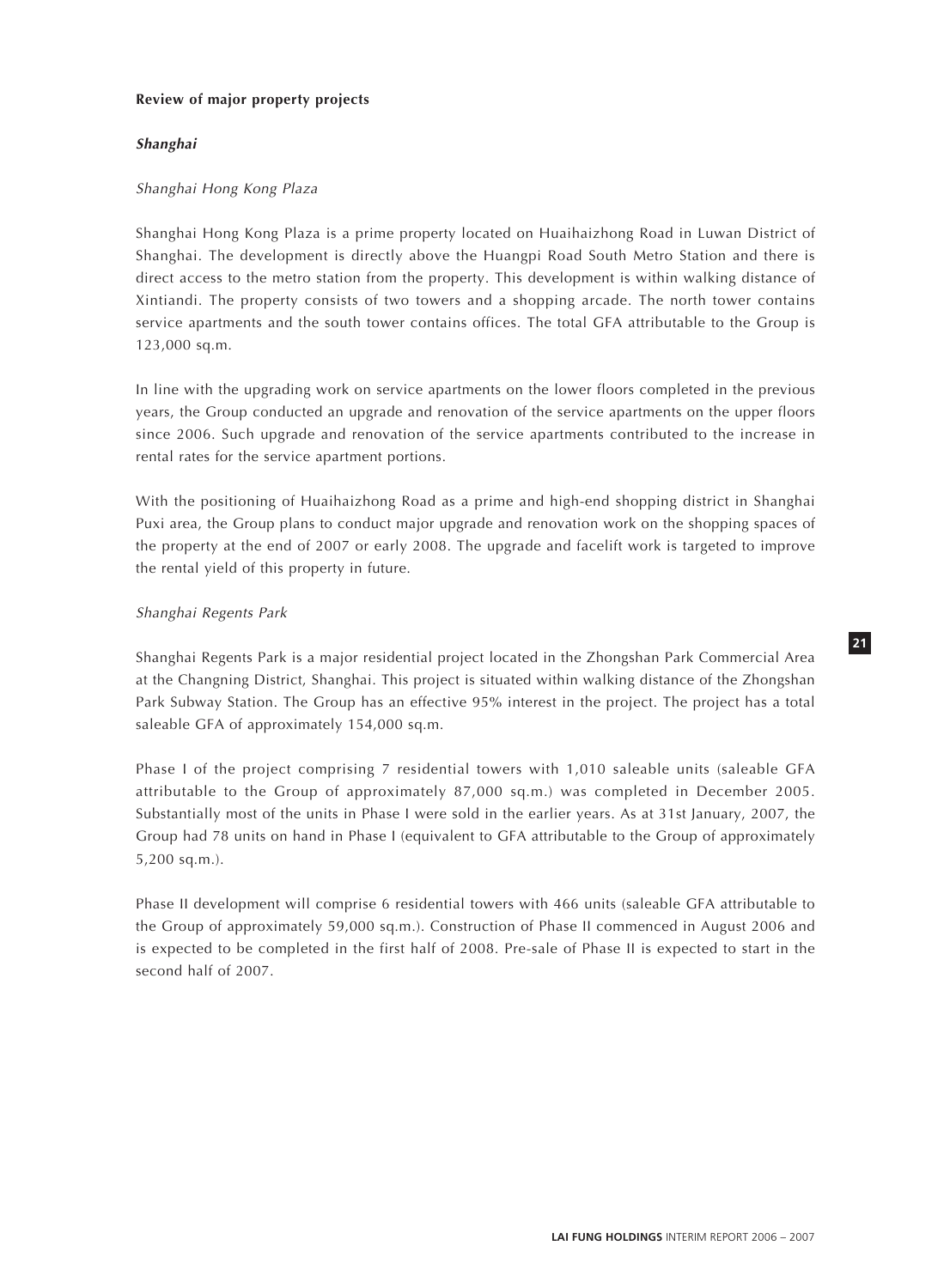## Shanghai May Flower Plaza (previously known as Su Jia Xiang Project)

Shanghai May Flower Plaza is a mixed-use project located at the junction of Da Tong Road and Zhi Jiang Xi Road in Su Jia Xiang in the Zhabei District in Shanghai. This project is situated near the Zhongshan Road North Subway Station. The Group has an effective 95% interest in the project.

The project has a total GFA of approximately 116,000 sq.m. (GFA attributable to the Group of approximately 110,000 sq.m.), comprising residential and office apartments, commercial spaces, carparks and ancillary facilities. Construction of Shanghai May Flower Plaza is expected to commence in the second half of 2007 or early 2008 and is scheduled to be completed at the end of 2009.

### Shanghai Northgate Plaza

Shanghai Northgate Plaza Phase I is a block of office units with retail podium located on Tian Mu Road West in the Zhabei District of Shanghai near the Shanghai Railway Terminal. The Group has an effective 48.3% interest in Phase I.

The Phase I complex has a total GFA of approximately 36,300 sq.m. (GFA attributable to the Group of approximately 17,500 sq.m.) comprising office units and retail spaces.

The Group plans to develop Shanghai Northgate Plaza Phase II on the vacant site located adjacent to Phase I. The Group has an effective 49.5% interest in Phase II.

The Phase II development will have a total GFA of approximately 28,800 sq.m. (GFA attributable to the Group of approximately 14,000 sq.m.) comprising service/office apartment units with retail podium. The Group is finalising the construction plan of the Phase II development. Construction of Phase II is expected to commence by the end of 2007 or early 2008 and is scheduled to be completed in 2010.

#### **Guangzhou and Zhongshan**

#### Guangzhou May Flower Plaza

Guangzhou May Flower Plaza is a prime property situated on Zhongshanwu Road, Yuexiu District directly above the Gongyuanqian subway station in Guangzhou, interchange station of Guangzhou Subway Line No. 1 and 2. The Group has an effective 77.5% interest in this property.

This 13-storey complex has a total GFA of approximately 51,000 sq.m. (GFA attributable to the Group of approximately 39,000 sq.m.) comprising retail spaces, restaurants and fast food outlets, cinemas and office units. The property was opened in mid-2005 and is now 100% occupied by tenants that are well known corporations and/or consumer brands.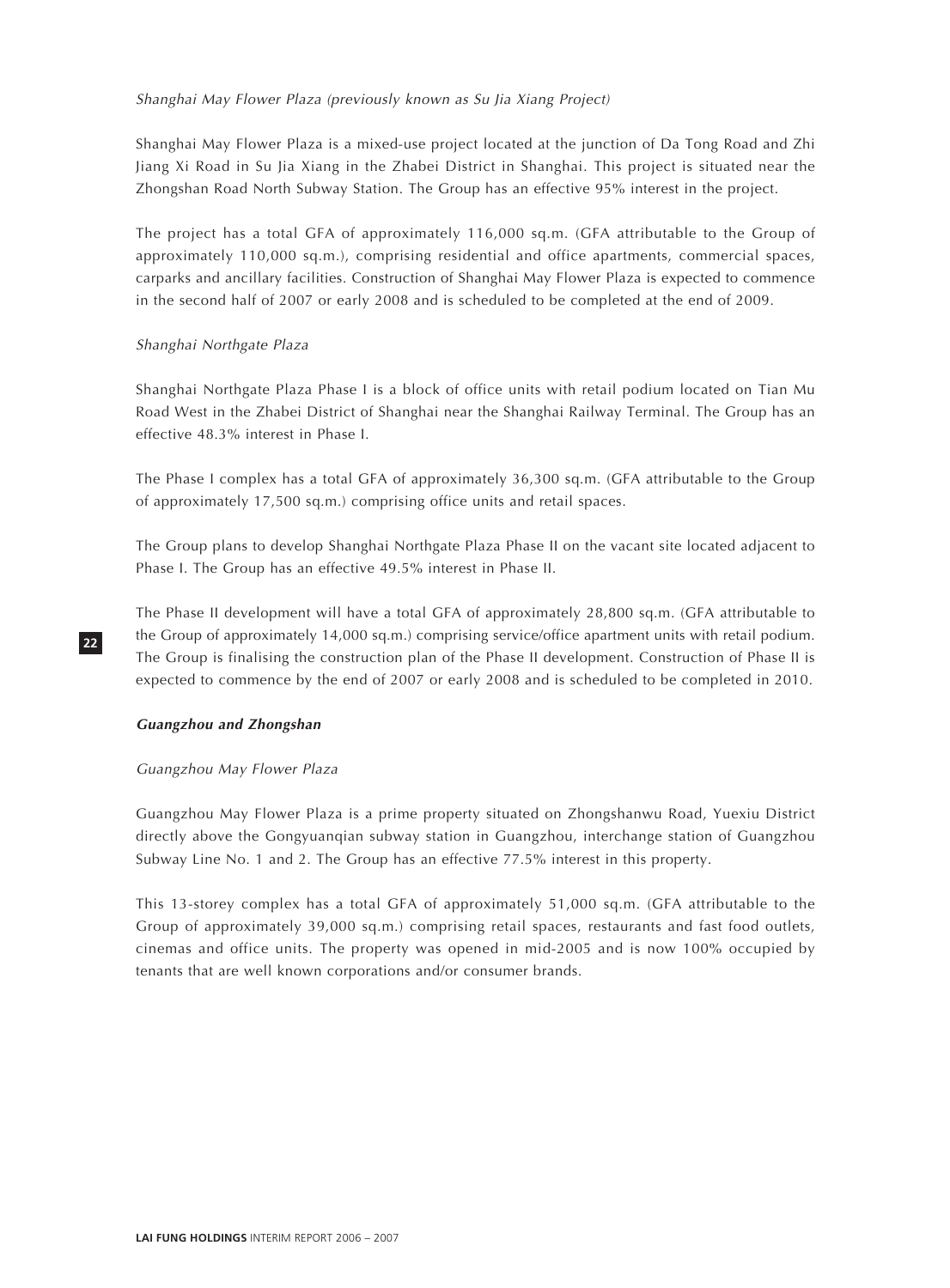## Guangzhou Eastern Place

Guangzhou Eastern Place is a multi-phase residential project located at Dongfeng East Road, Yuexiu District, Guangzhou. Phases I to III, which comprise 6 residential towers (Towers 1 to 6) and the residents' clubhouse, had been completed in years between 1997 and 2004. The resident clubhouse houses an Olympic size swimming pool, fitness facilities, a convenience store as well as a restaurant.

Phase IV, which comprises 2 residential towers (Towers 7 and 8) with 382 saleable units attributable to the Group (GFA attributable to the Group of approximately 37,000 sq.m.) was completed in 2006.

The Group launched the pre-sale of Phase IV in February 2006 and has received good market response since then. As at 31st January 2007, we sold 374 units in Phase IV with a total GFA attributable to us of approximately 36,000 sq.m., representing approximately 97% of the total saleable units attributable to the Group in Phase IV.

The Phase V development will have an intended total GFA attributable to the Group of approximately 104,000 sq.m. comprising residential blocks, a grade-A office building and retail spaces. The Group is finalizing the construction plan of Phase V. Construction of Phase V is expected to commence in the second half of 2007 and is scheduled to be completed in 2009. Pre-sale of Phase V is expected to start in the second half of 2008 or early 2009.

## Guangzhou West Point (previously known as Guangzhou Honghui Plaza)

Guangzhou West Point is our newly acquired semi-finished property project located at Zhongzhan Qi Road in the Liwan District in Guangzhou. The project was acquired by the Group in November 2006. The project is within walking distance from the Ximenkou Subway Station. The Group effectively owns the entire interest in the project.

The project has a total GFA of approximately 72,000 sq.m., comprising residential, office units, commercial spaces, carparks and ancillary facilities. Currently, the main superstructure of the project has been completed. The exterior and interior fitting of the project is scheduled to be completed in the first half of 2008. Pre-sale is expected to start in the second half of 2007.

## Guangzhou Jinshazhou Project

Guangzhou Jinshazhou project is a 50:50 joint venture with CapitaLand China Holdings Pte. Ltd. ("CapitaLand China"). This proposed development in Heng Sha, Baiyuan District, Guangzhou has a total GFA of approximately 340,000 sq.m. (GFA attributable to the Group of approximately 170,000 sq.m.), comprising low-rise residential units with ancillary facilities including carparks and shopping amenities.

The project is currently in the planning stage. According to current development schedule, the project will be completed in phases from 2008 to 2010.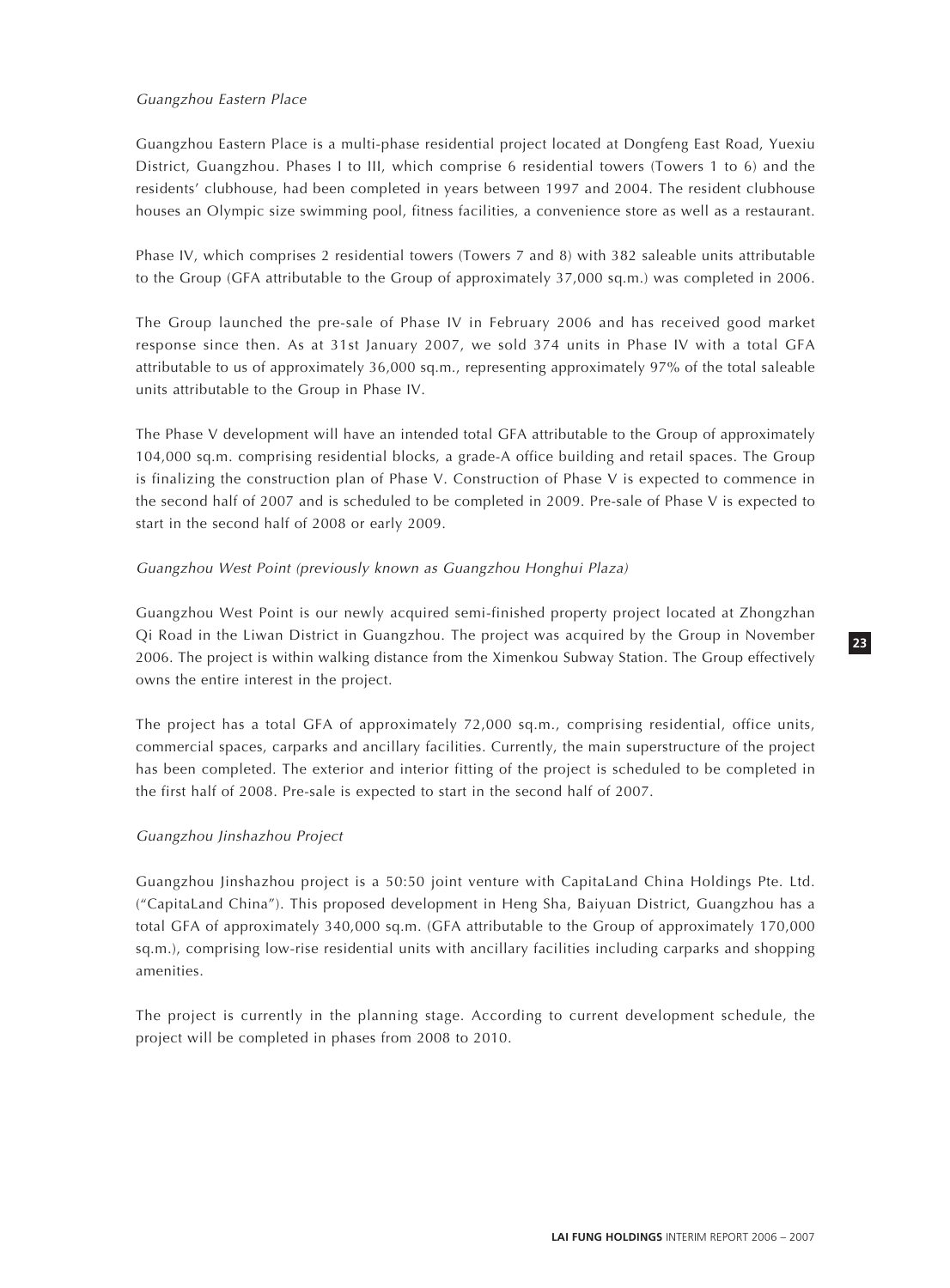## Guangzhou Haizhu Plaza

Guangzhou Haizhu Plaza is located at Chang Di Main Road in Yuexiu District, Guangzhou along the Pearl River. The Group effectively owns the entire interest in this project.

The proposed development has a GFA attributable to the Group of approximately 106,000 sq.m., is intended for a grade-A office tower and a service apartment tower, a retail podium, carparks as well as ancillary facilities.

The project is currently in the process of resettlement of original occupants which is expected to be completed by the end of 2007. On this basis, the development is expected to commence thereafter and will be completed in 2010.

## Zhongshan Project

**24**

The Group wholly owns a project located in Caihong Planning Area, West District of Zhongshan with a site area of approximately 236,600 sq.m. The Group plans to apply for a higher plot ratio of this project to increase its approximate total planned GFA from the original 350,000 sq.m. to approximately 500,000 sq.m., comprising mainly residential units with commercial spaces and ancillary facilities.

The project is currently in the planning stage. According to the current development schedule, the project is expected to be completed in phases from 2009 to 2011.

## **Capital structure, liquidity and debt maturity profile**

The Group has diverse sources of financing comprising internal funds generated from the Group's business operations, bank borrowings on project basis and general bank loan facilities on secured basis.

As at 31st January, 2007, the Group had total borrowings in the amount of HK\$1,135 million (as at 31st July, 2006: HK\$1,056 million), representing an increase of HK\$79 million from that as at the preceding financial year end. The consolidated net assets attributable to the equity holders of the Company amounted to HK\$5,582 million (as at 31st July, 2006: HK\$5,246 million). The resultant debt to equity ratio was 20% (as at 31st July, 2006: 20%).

Approximately 96% of the Group's borrowings were on a floating rate basis at the balance sheet date and the remaining 4% were interest-free. As at 31st January, 2007, approximately 29% of the Group's borrowings were denominated in Renminbi ("RMB"), 17% were denominated in Hong Kong dollars ("HKD") and 54% were denominated in United States dollars ("USD").

The Group's monetary assets, loans, and transactions are principally denominated in RMB, HKD and USD. Considering that the exchange rate between HKD and USD is pegged, the Group believes that the corresponding exposure to exchange rate risk is nominal. The Group has a net exchange exposure to RMB as the Group's assets are principally located in China and the revenues are in RMB. The Group is taking the view that RMB will continue to appreciate against HKD in the foreseeable future and the net exchange exposure to RMB will benefit the Group's financial position. As present, the Group does not intend to hedge its current exposure to foreign exchange fluctuations involving RMB and USD. However, the Group will constantly review the economic situation and its foreign exchange risk profile, and will consider appropriate hedging measures in future as may be necessary.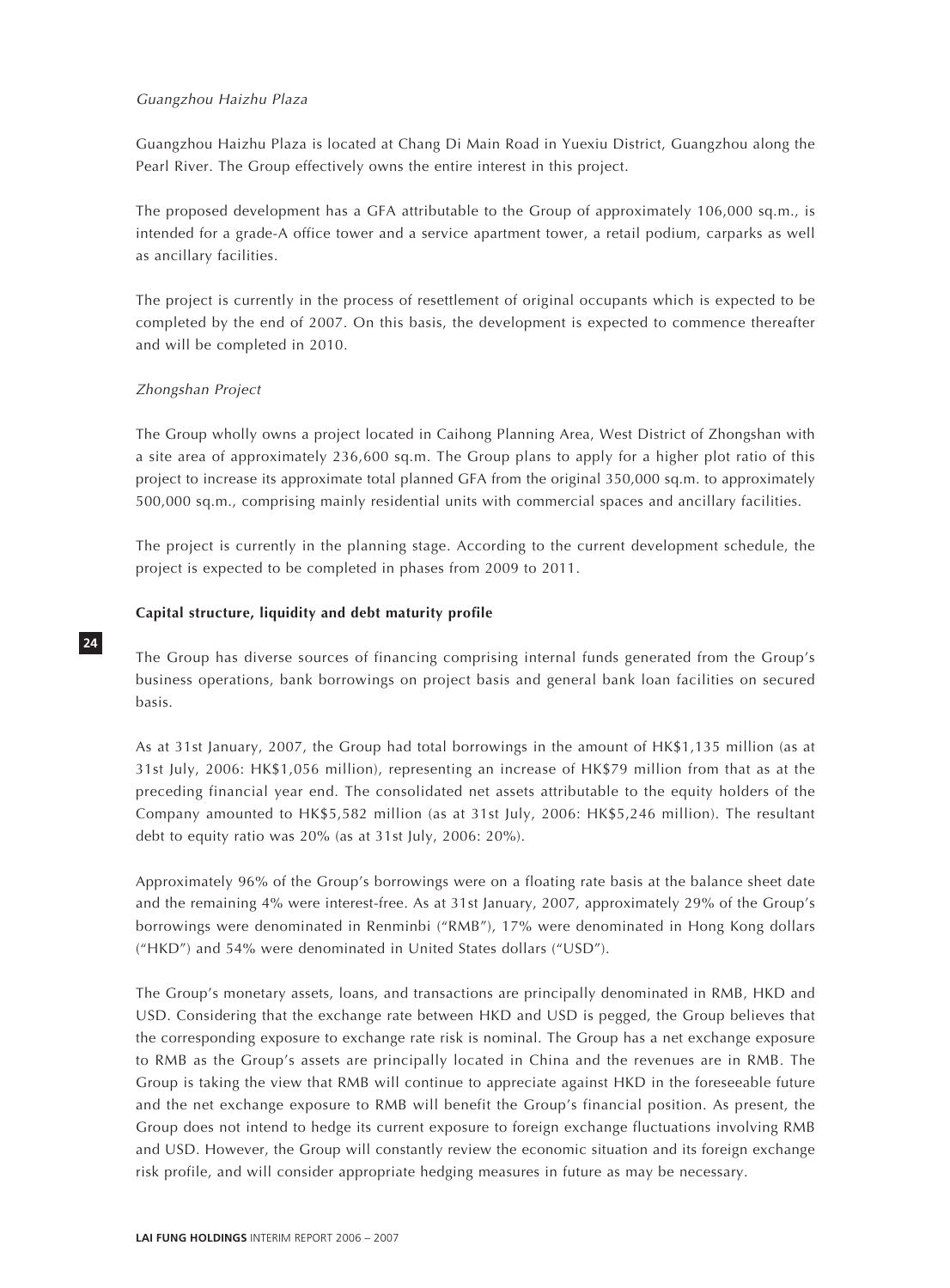The maturity profile of the Group's bank borrowings as at 31st January, 2007 was spread over a period of nine years, with approximately 84% repayable within one year, 15% repayable between two to five years and 1% repayable over 5 years. The term loans of the Group have amortisation throughout the tenure. The Group is constantly negotiating with the relevant bank in refinancing and/ or rescheduling the principal amortisation schedule where necessary. For HK\$616,948,000 outstanding bank loans which are secured by the Group's properties at Hong Kong Plaza, Shanghai that will mature and be repayable in lump sum at the end of 2007, the Group has started discussions with the relevant bank for refinancing of such loans and the relevant bank has expressed its intention to provide refinancing of the outstanding loans. Certain assets of the Group have been pledged to secure financing, including investment properties with carrying value amounting to approximately HK\$3,407 million, service apartments with carrying value amounting to approximately HK\$553 million, properties under development with carrying value amounting to approximately HK\$432 million, a property with carrying value amounting to approximately HK\$45 million, and bank balances amounting to approximately HK\$174 million at the balance sheet date.

Taking into account cash held as at the balance sheet date, available banking facilities, possible loan refinancing and the recurring cashflow from the Group's operating activities, the Group believes it has sufficient liquidity to finance its existing property developments and investment projects.

## **Contingent Liabilities**

According to a practice common among banks in China when providing mortgage financing to property buyers, the bank will require the property developer to provide a buy-back guarantee to secure the due performance of borrowers. The Group is currently providing a number of buy-back guarantees to banks that have granted mortgage loans to buyers of office space and residential units in Hong Kong Plaza, Phase I of Regents Park, and Phases I to IV of Eastern Place. The Group's contingent liabilities under these obligations have been gradually relinquished along with the settlement of the mortgage loans granted by the bank to the end-buyers. As China's property market is currently stable, the management does not expect such contingent liabilities to crystallise to a material extent in the near term.

#### **Employees and Remuneration Policies**

As at 31st January, 2007, the Group employed a total of around 830 staff. Under the Group's existing policies, employee pay rates are maintained at competitive levels, whilst promotion and salary increments are assessed on a performance-related basis. Discretionary bonuses are granted to certain employees on a merit basis and in accordance with industry practice. Other staff benefits include a share option scheme, a mandatory provident fund, a free hospitalisation insurance plan, subsidised medical care and subsidies for external education and training programmes.

#### **Prospects**

The Group principally focuses on property development projects located in prime areas in core cities in China including Shanghai, Guangzhou and Zhongshan. The Group currently has a sizeable rental property portfolio with an aggregate GFA attributable to the Group of around 200,000 sq.m., and has property under development and land bank with an aggregate GFA attributable to the Group of around 1 million sq.m. in Shanghai, Guangzhou and Zhongshan. Our property projects are all located in prime urban areas serviced by mass transit system or conveniently linked to transportation network within the city.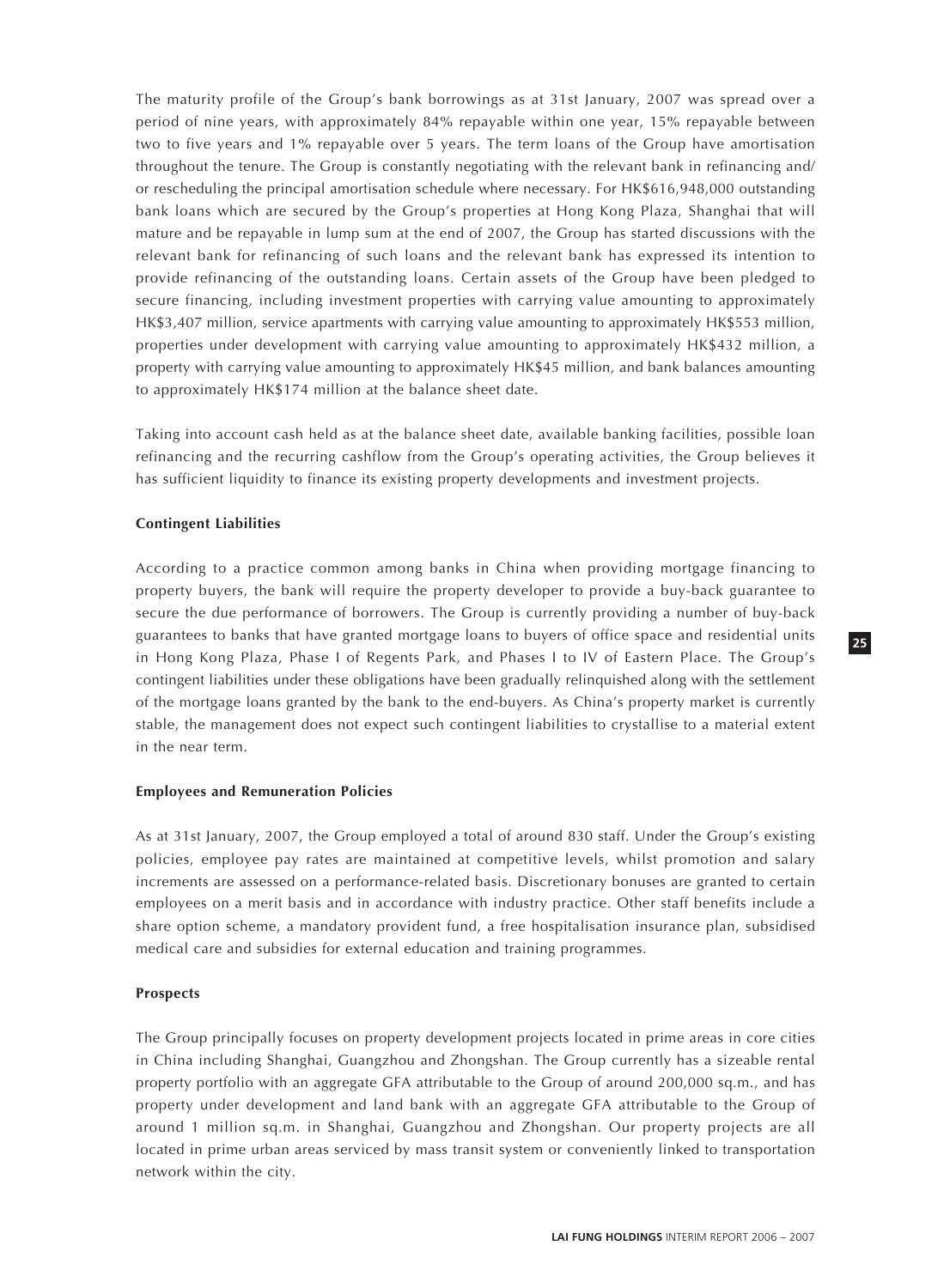For our investment properties, given the tremendous potential in rental rates in Shanghai and Guangzhou in the next few years due to strong consumer spending and office demand, the Group will strive to improve the rental income from its investment properties through improvement of tenant mix and major renovations.

For our development properties, the Group has accelerated its property development schedule and expects the completion volume to increase significantly in the next few years.

While the Group seeks to expand its land bank in core cities such as Shanghai and Guangzhou where we already have a strong presence, the Group is also actively looking for land acquisition targets in Beijing. When necessary and appropriate, the Group will continue to seek development opportunities with our co-investors or partners.

Other than green-field land development projects, the Group is also keen to explore opportunities in semi-finished property projects given its short development cycle and attractive rate of return. The acquisition of Guangzhou West Point project marked a good start of our efforts in this area.

## **SHARE OPTION SCHEME**

**26**

The Company adopted a share option scheme (the "Scheme") on 21st August, 2003 for the purpose of giving incentive to, rewarding, remunerating, compensating and/or providing benefits to Eligible Employees (as defined in the Scheme) of the Company. Eligible Employees of the Scheme include the directors and employees of the Group. Unless otherwise cancelled or amended, the Scheme will remain in force for 10 years from the date of adoption.

|                                   |                                                                                  |                              | No. of Options                                                                          |                                                                                         |                                                                                                                                                                                           |                                                                                  |
|-----------------------------------|----------------------------------------------------------------------------------|------------------------------|-----------------------------------------------------------------------------------------|-----------------------------------------------------------------------------------------|-------------------------------------------------------------------------------------------------------------------------------------------------------------------------------------------|----------------------------------------------------------------------------------|
| Name                              | Date of<br>Grant                                                                 | As at 1st<br>August,<br>2006 | Granted<br>during the<br>period                                                         | As at 31st<br>January,<br>2007                                                          | <b>Option Period</b>                                                                                                                                                                      | Option<br>Price per<br><b>Share</b>                                              |
| <b>Director</b>                   |                                                                                  |                              |                                                                                         |                                                                                         |                                                                                                                                                                                           |                                                                                  |
| Tam Kin Man, Kraven               | 9/1/2007<br>9/1/2007<br>9/1/2007<br>9/1/2007                                     |                              | 10,000,000<br>10,000,000<br>10,000,000<br>10,000,000                                    | 10,000,000<br>10,000,000<br>10,000,000<br>10,000,000                                    | $1/1/2007 - 31/12/2007$<br>$1/1/2008 - 31/12/2008$<br>$1/1/2009 - 31/12/2009$<br>$1/1/2010 - 31/12/2010$                                                                                  | HK\$0.45<br>HK\$0.55<br>HK\$0.65<br>HK\$0.75                                     |
|                                   |                                                                                  |                              | 40,000,000                                                                              | 40,000,000                                                                              |                                                                                                                                                                                           |                                                                                  |
| Other employees<br>(in aggregate) | 9/1/2007<br>9/1/2007<br>9/1/2007<br>9/1/2007<br>9/1/2007<br>9/1/2007<br>9/1/2007 |                              | 2,500,000<br>2,500,000<br>5,000,000<br>5,000,000<br>5,000,000<br>2,500,000<br>2,500,000 | 2,500,000<br>2,500,000<br>5,000,000<br>5,000,000<br>5,000,000<br>2,500,000<br>2,500,000 | $1/1/2007 - 31/12/2007$<br>$1/1/2008 - 31/12/2008$<br>$1/1/2009 - 31/12/2009$<br>$1/1/2010 - 31/12/2010$<br>$1/1/2010 - 31/12/2010$<br>$1/1/2008 - 31/12/2008$<br>$1/1/2009 - 31/12/2009$ | HK\$0.45<br>HK\$0.55<br>HK\$0.60<br>HK\$0.65<br>HK\$0.70<br>HK\$0.40<br>HK\$0.55 |
|                                   |                                                                                  |                              | 25,000,000                                                                              | 25,000,000                                                                              |                                                                                                                                                                                           |                                                                                  |
| <b>Total</b>                      |                                                                                  |                              | 65,000,000                                                                              | 65,000,000                                                                              |                                                                                                                                                                                           |                                                                                  |

The following share options were outstanding under the Scheme as at 31st January, 2007: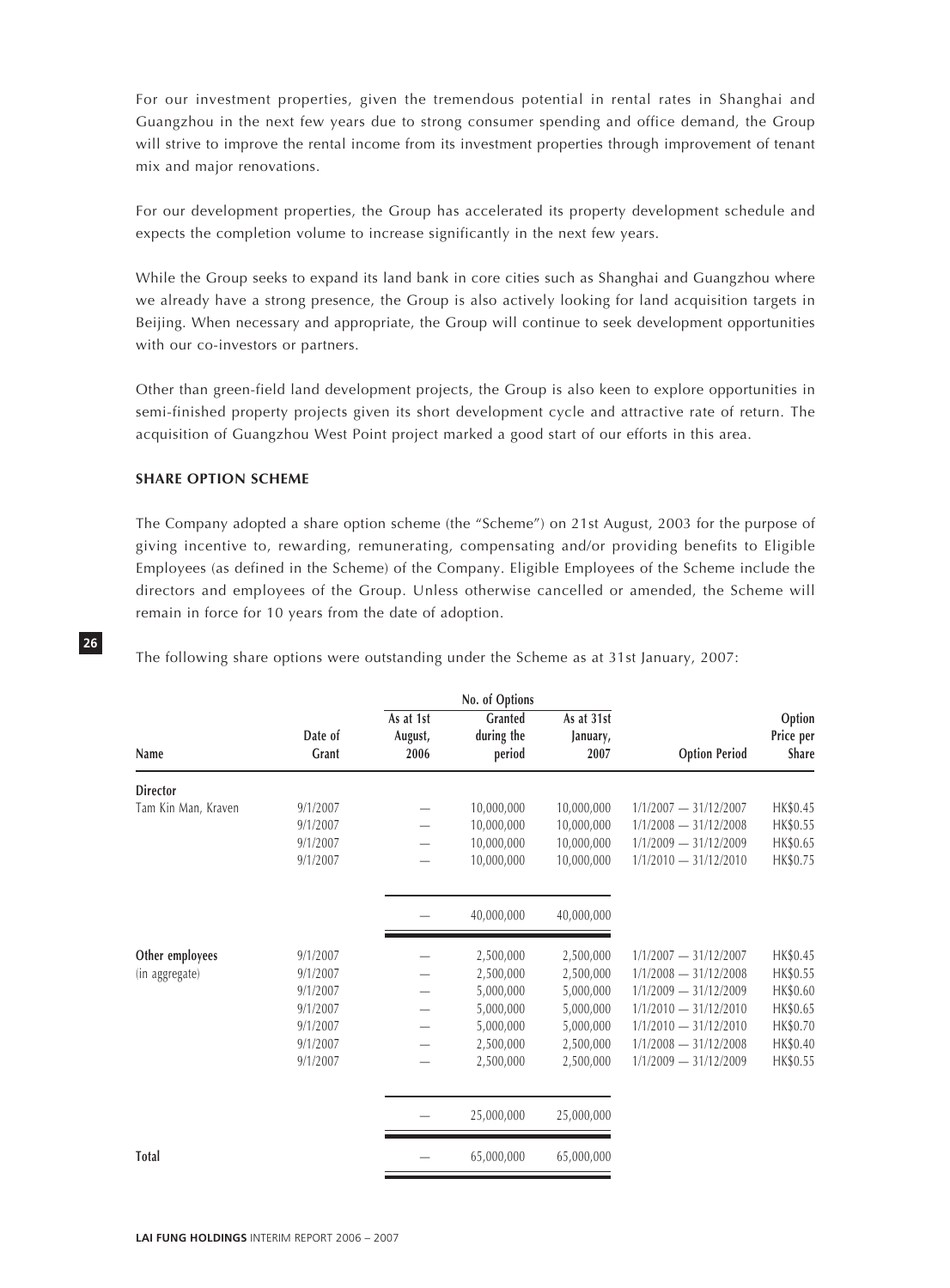The closing price of the Company's share immediately before the date of grant was HK\$0.350. The fair value of the share options granted during the period was HK\$4,515,000 of which the Group recognized a share option expense of HK\$755,000 in the condensed consolidated income statement for employee services received during the period ended 31st January, 2007 (six months ended 31st January, 2006: Nil).

The fair value of equity-settled share options granted during the period was estimated as at the date of grant, using a Black-Scholes model, taking into account the terms and conditions upon which the options were granted. The following table lists the inputs to the model used for the period ended 31st January, 2007:

| Dividend yield               | $0.303\%$       |
|------------------------------|-----------------|
| Expected volatility          | 52.97%          |
| Risk-free interest rate      | 3.577% to 3.65% |
| Expected life of options     | 1 to 4 years    |
| Weighted average share price | HK\$0.35        |

The expected life of the options is not necessarily indicative of the exercise patterns that may occur. The expected volatility reflects the assumption that the historical volatility is indicative of future trends, which may also not necessarily be the actual outcome.

No other feature of the options granted was incorporated into the measurement of fair value.

During the period under review, no options were exercised or cancelled or lapsed in accordance with the terms of the Scheme. As at 31st January, 2007, the total number of 65,000,000 shares options outstanding under the Scheme represented approximately 0.81% of the Company's shares in issue at that date.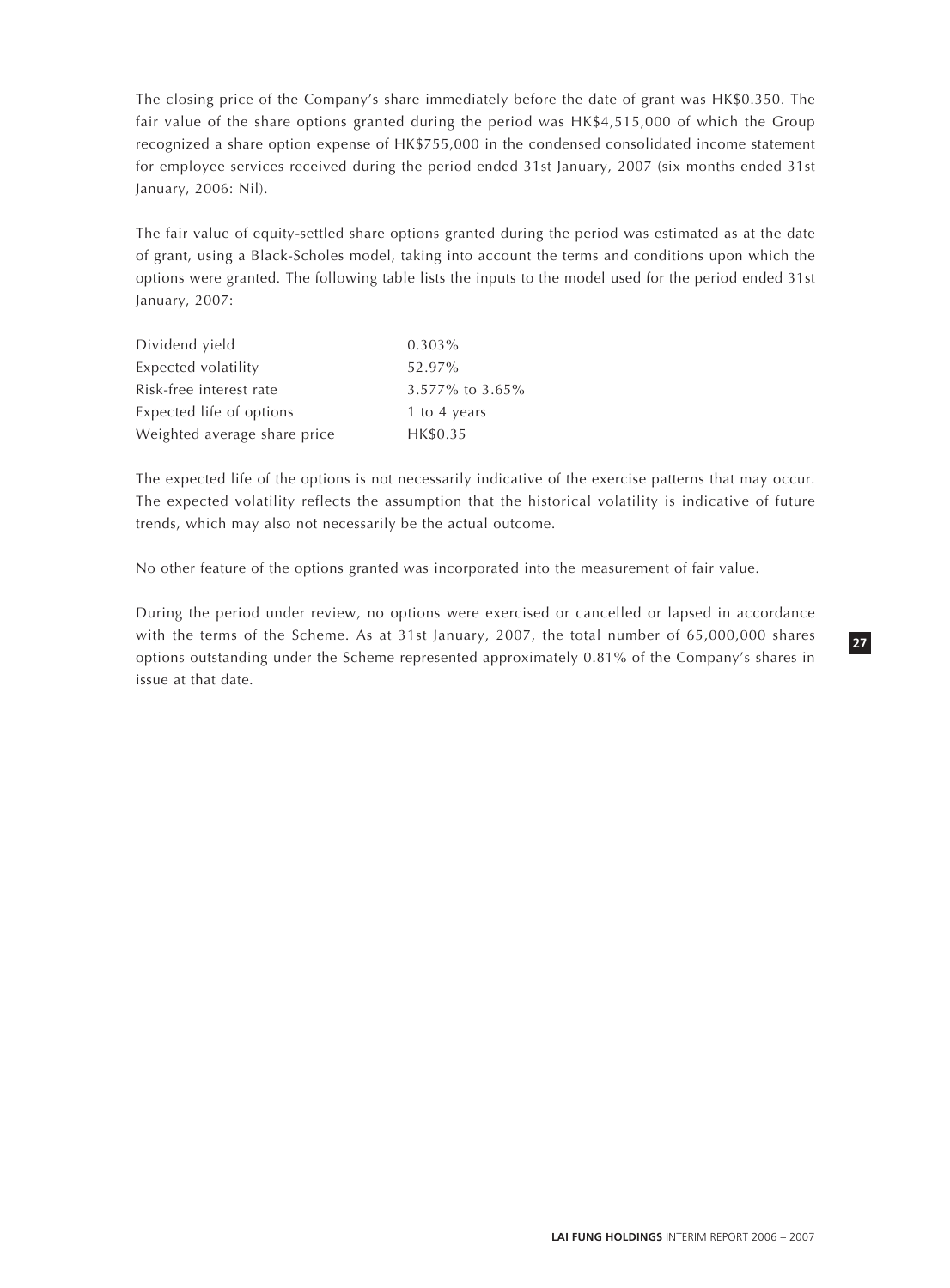## **DIRECTORS' INTERESTS**

As at 31st January, 2007, the following Directors and chief executive of the Company were interested, or were deemed to be interested in the following long and short positions in the shares, underlying shares and debentures of the Company or any associated corporation (within the meaning of the Securities and Futures Ordinance ("SFO")) which (a) were required to be notified to the Company and The Stock Exchange of Hong Kong Limited (the "Stock Exchange") pursuant to Divisions 7 and 8 of Part XV of the SFO; or (b) were required, pursuant to section 352 of the SFO, to be entered in the register referred to therein (the "Register"); or (c) were required, pursuant to the Code for Securities Transactions by Directors adopted by the Company, to be notified to the Company and the Stock Exchange:

| Name of Director    | Personal<br><b>Interests</b> | Family<br><b>Interests</b> | Corporate<br><b>Interests</b> | Other<br><b>Interests</b>              | Capacity                              | Total         | Percentage |
|---------------------|------------------------------|----------------------------|-------------------------------|----------------------------------------|---------------------------------------|---------------|------------|
| Lam Kin Ngok, Peter | Nil                          | Nil                        | 3,265,688,037<br>(Note)       | Nil                                    | Owner of<br>Controlled<br>Corporation | 3,265,688,037 | 40.58%     |
| Lau Shu Yan, Julius | 2,258,829                    | Nil                        | Nil                           | Nil                                    | Beneficial<br>owner                   | 2,258,829     | $0.03\%$   |
| Tam Kin Man, Kraven | Nil                          | Nil                        | Nil                           | 40,000,000<br>(under share)<br>option) | Beneficial<br>owner                   | 40,000,000    | $0.50\%$   |

#### **Long positions in the shares of the Company**

Note: These interests in the Company represented the shares beneficially owned by Lai Sun Garment (International) Limited ("LSG") (1,869,206,362 shares) and Silver Glory Securities Limited ("SGS") (1,396,481,675 shares), a wholly-owned subsidiary of LSG. Mr. Lam Kin Ngok, Peter was deemed to be interested in the 3,265,688,037 shares in the Company held by LSG and SGS since he held (1) a 50% interest in Wisdoman Limited which held 484,991,750 shares in LSG; and (2) a personal interest of 124,644,319 shares in LSG, representing in aggregate approximately 37.69% of the issued share capital of LSG.

Save as disclosed above, as at 31st January, 2007, none of the Directors and chief executive of the Company were interested, or were deemed to be interested in the long and short positions in the shares, underlying shares and debentures of the Company or any associated corporation which were required to be notified to the Company and the Stock Exchange or recorded in the Register as aforesaid.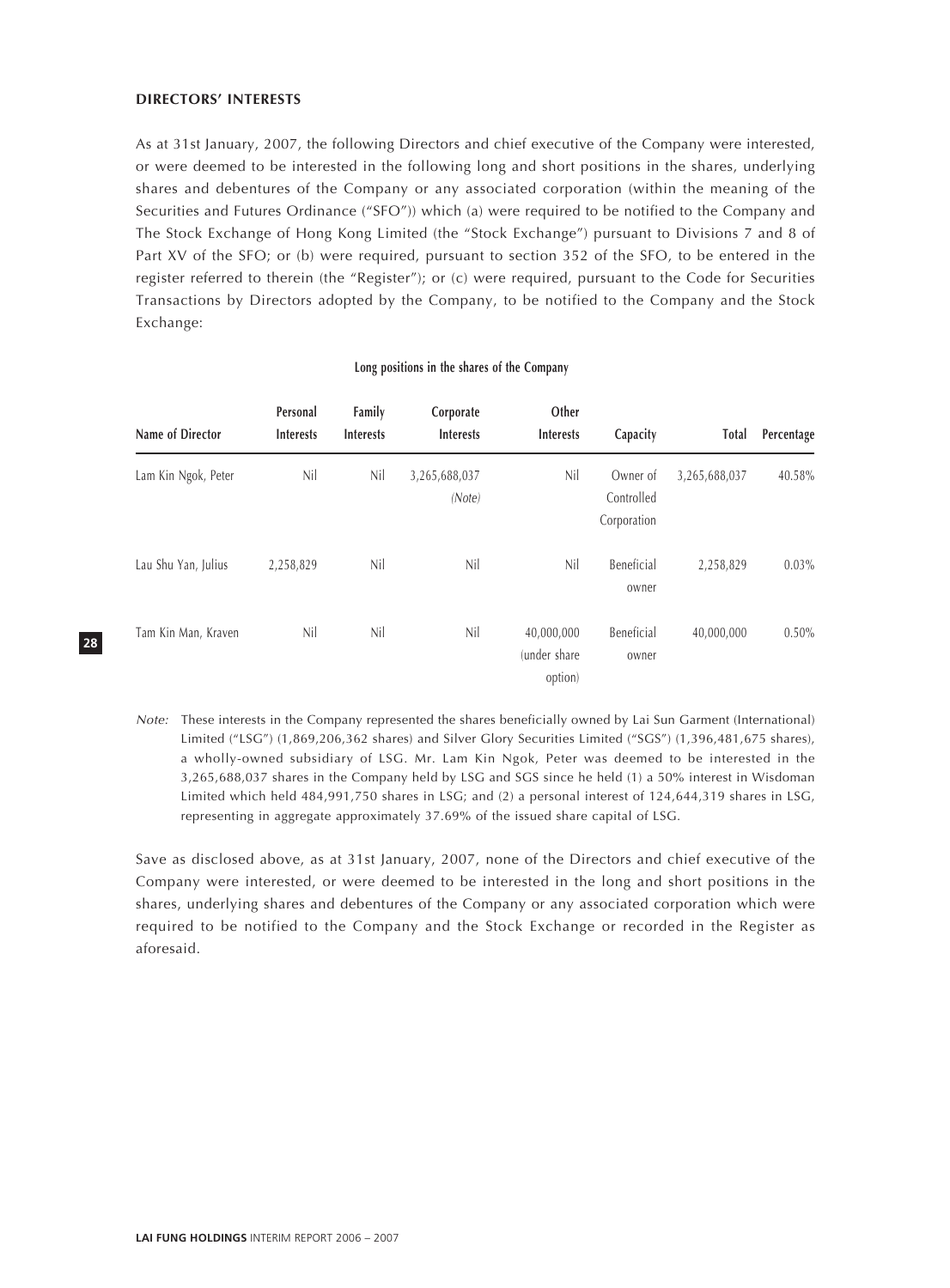## **SUBSTANTIAL SHAREHOLDERS' AND OTHER PERSONS' INTERESTS**

As at 31st January, 2007, the following persons, one of whom is a Director of the Company, had an interest in the following long positions in the shares and underlying shares of the Company as recorded in the register required to be kept under section 336 of the SFO:

|                                 | Long positions in the shares |           |               |            |
|---------------------------------|------------------------------|-----------|---------------|------------|
|                                 |                              | Nature of | Number of     |            |
| Name                            | Capacity                     | interest  | <b>Shares</b> | Percentage |
| Lai Sun Garment                 | Beneficial                   | Corporate | 3,265,688,037 | 40.58%     |
| (International) Limited ("LSG") | owner                        | Interest  | (Note 1)      |            |
| Silver Glory Securities         | Beneficial                   | Corporate | 1,396,481,675 | 17.35%     |
| Limited ("SGS")                 | owner                        | Interest  |               |            |
| Lam Kin Ngok, Peter             | Owner of                     | Corporate | 3,265,688,037 | 40.58%     |
|                                 | Controlled                   | Interest  | (Note 2)      |            |
|                                 | Corporation                  |           |               |            |
| CapitaLand China                | Owner of                     | Corporate | 1,610,000,000 | 20%        |
| Holdings Pte Ltd.               | Controlled                   | Interest  |               |            |
|                                 | Corporation                  |           |               |            |
| CapitaLand LF (Cayman)          | Beneficial                   | Corporate | 1,610,000,000 | 20%        |
| Holdings Co., Ltd               | owner                        | Interest  |               |            |
| CapitaLand Limited              | Owner of                     | Corporate | 1,610,000,000 | 20%        |
|                                 | Controlled                   | Interest  |               |            |
|                                 | Corporation                  |           |               |            |
| CapitaLand Residential          | Owner of                     | Corporate | 1,610,000,000 | 20%        |
| Limited                         | Controlled                   | Interest  |               |            |
|                                 | Corporation                  |           |               |            |
| Temasek Holdings                | Owner of                     | Corporate | 1,610,000,000 | 20%        |
| (Private) Limited               | Controlled                   | Interest  |               |            |
|                                 | Corporation                  |           |               |            |
| Allianz Aktiengesellschaft      | Owner of                     | Corporate | 596,681,180   | 7.41%      |
|                                 | Controlled                   | Interest  |               |            |
|                                 | Corporation                  |           |               |            |
| Dresdner Bank                   | Owner of                     | Corporate | 596,681,180   | 7.41%      |
| Aktiengesellschaft              | Controlled                   | Interest  |               |            |
|                                 | Corporation                  |           |               |            |
| Veer Palthe Voute NV            | Investment                   | Corporate | 596,681,180   | 7.41%      |
|                                 | Manager                      | Interest  |               |            |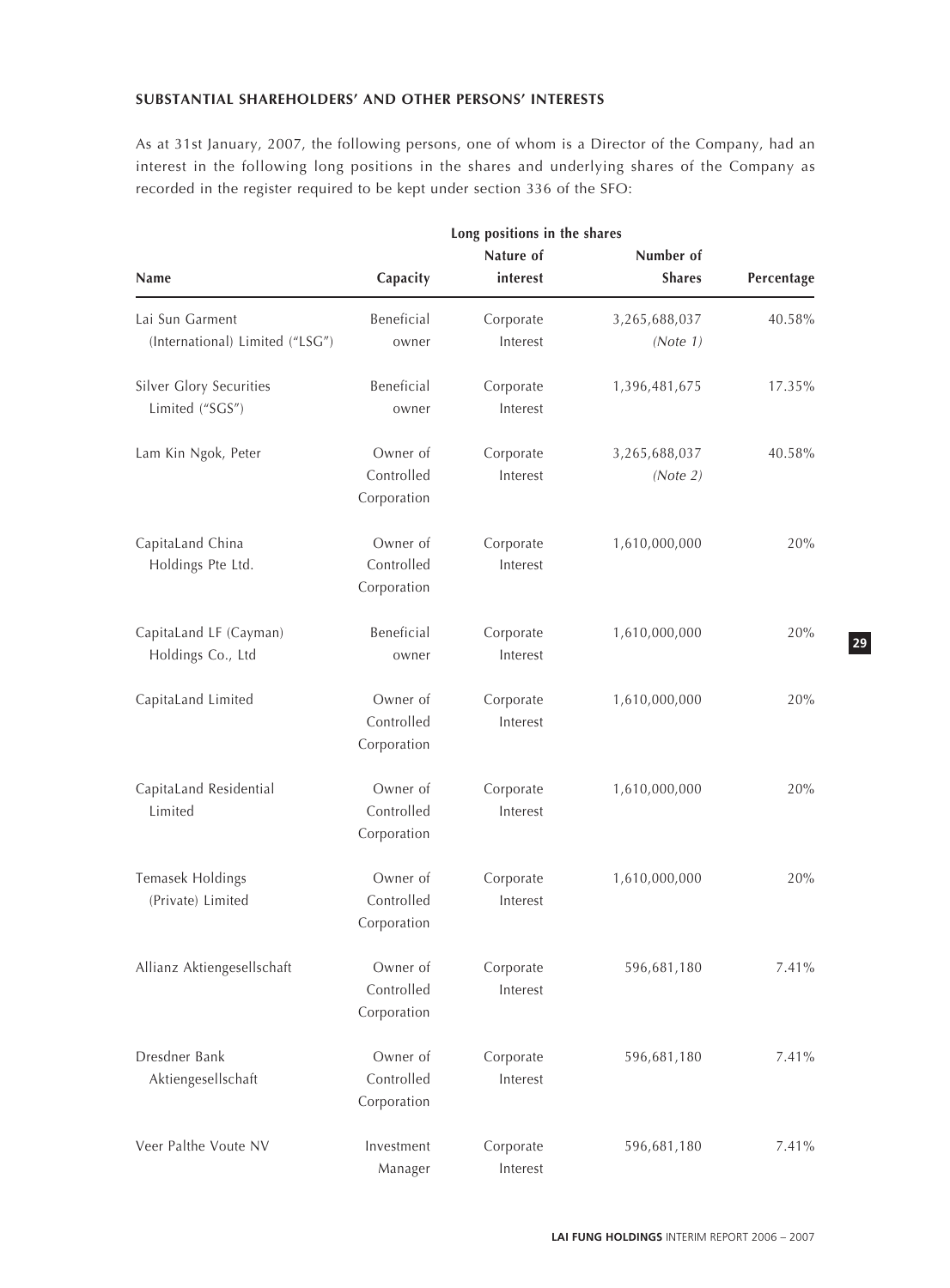#### Notes:

**30**

- 1. These interests in the Company represented the shares beneficially owned by LSG (1,869,206,362 shares) and SGS (1,396,481,675 shares), a wholly-owned subsidiary of LSG. SGS's interest constituted part of the interest held by LSG.
- 2. Mr. Lam Kin Ngok, Peter was deemed to be interested in 3,265,688,037 shares held by LSG and SGS by virtue of his approximate 37.69% interest in the issued share capital of LSG.

Save as disclosed above, no other person was recorded in the Register required to be kept under section 336 of the SFO as having an interest or short position in the shares and underlying shares of the Company as at 31st January, 2007.

## **PURCHASE, SALE OR REDEMPTION OF LISTED SECURITIES**

During the six months ended 31st January, 2007, there was no purchase, sale or redemption by the Company, or any of its subsidiaries, of the Company's listed securities.

## **DISCLOSURE PURSUANT TO PARAGRAPH 13.21 OF CHAPTER 13 OF THE LISTING RULES**

Loans agreements for certain bank facilities of certain subsidiaries of the Group (the "Subsidiaries") impose specific performance obligations on Lai Sun Garment (International) Limited ("LSG"), a substantial shareholder of the Company, and Lai Sun Development Company Limited ("LSD"), an investee company of LSG.

Pursuant to the covenants of the loans agreements dated 14th June, 2001 and 15th February, 2005, the Company and the Subsidiaries shall procure that (i) LSG and LSD shall together hold not less than 35% of the total issued share capital of the Company at all times throughout the terms of the facilities, (ii) LSG and/or LSD will remain as the single largest shareholder of the Company, and (iii) LSG will maintain management control of the Company.

The outstanding loan balances of these facilities at the balance sheet date amounted to approximately HK\$778 million, with the last installment repayment falling due in July 2008.

## **DISCLOSURE PURSUANT TO PARAGRAPH 13.22 OF CHAPTER 13 OF THE LISTING RULES**

At the balance sheet date, the Group had amounts due from affiliated companies which in total exceeded 8% of the Group's total assets as at 31st January, 2007.

The Group have committed capital injection to Guangzhou Beautiwin Real Estate Development Limited, which is a wholly-owned subsidiary of Beautiwin Limited, an affiliated company of the Group. The committed capital injection amount is approximately HK\$60,250,000 and the Group currently intends to fund the committed capital injection by internal source of funding.

The total amounts due from affiliated companies represented approximately 10% of the Group's total assets of HK\$8,420,743,000 as at 31st January, 2007.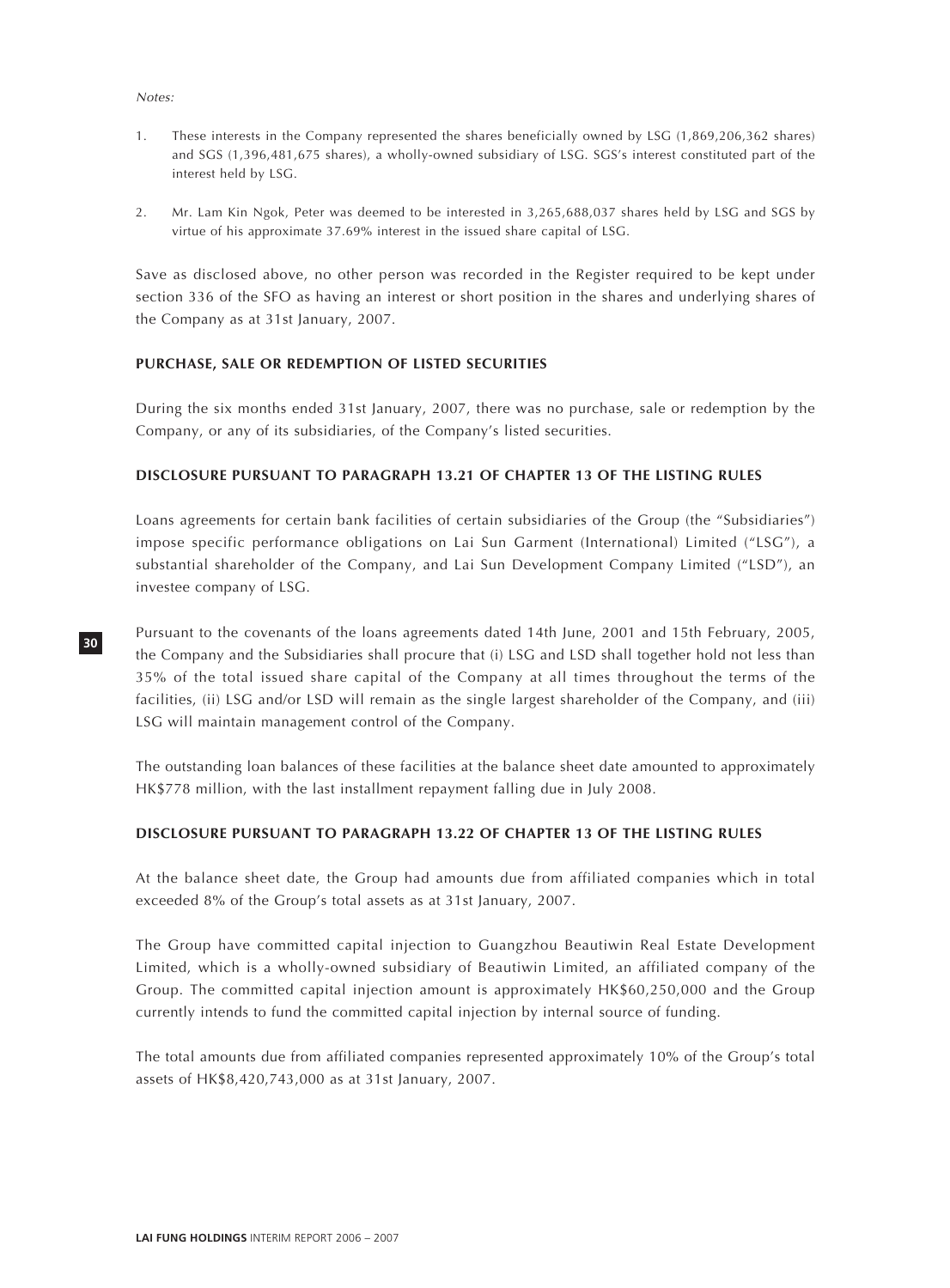The proforma combined balance sheet of the affiliated companies as at 31st January, 2007 is as follows:

|                                       | HK\$'000      |
|---------------------------------------|---------------|
|                                       |               |
| Interests in joint ventures           | 762,241       |
| Investment properties                 | 395,000       |
| Properties under development          | 526,921       |
| Fixed assets                          | 898           |
| Net current assets                    | 112,857       |
| Total assets less current liabilities | 1,797,917     |
| Amounts due to shareholders           | (2, 267, 653) |
| Deferred tax liabilities              | (35, 938)     |
|                                       | (505, 674)    |
| <b>Capital and reserves</b>           |               |
| Issued capital                        | 40,012        |
| Reserves                              | (553, 360)    |
|                                       | (513, 348)    |
| Minority interests                    | 7,674         |
|                                       | (505, 674)    |

## **CORPORATE GOVERNANCE**

The Company has complied with all the code provisions set out in the Code on Corporate Governance Practices contained in Appendix 14 of the Rules Governing the Listing of Securities ("Listing Rules") on The Stock Exchange of Hong Kong Limited throughout the accounting period covered by the Interim Report save for the following deviations from code provisions A.4.1 and E.1.2:

## Code Provision A.4.1

The non-executive Directors of the Company were not appointed for a specific term as they are subject to retirement by rotation and re-election at the Company's Annual General Meeting in accordance with the Articles of Association of the Company.

Code Provision E.1.2

Due to other commitments which must be attended to by the Chairman, the Chairman was not present at the Annual General Meeting of the Company held on 22nd December, 2006.